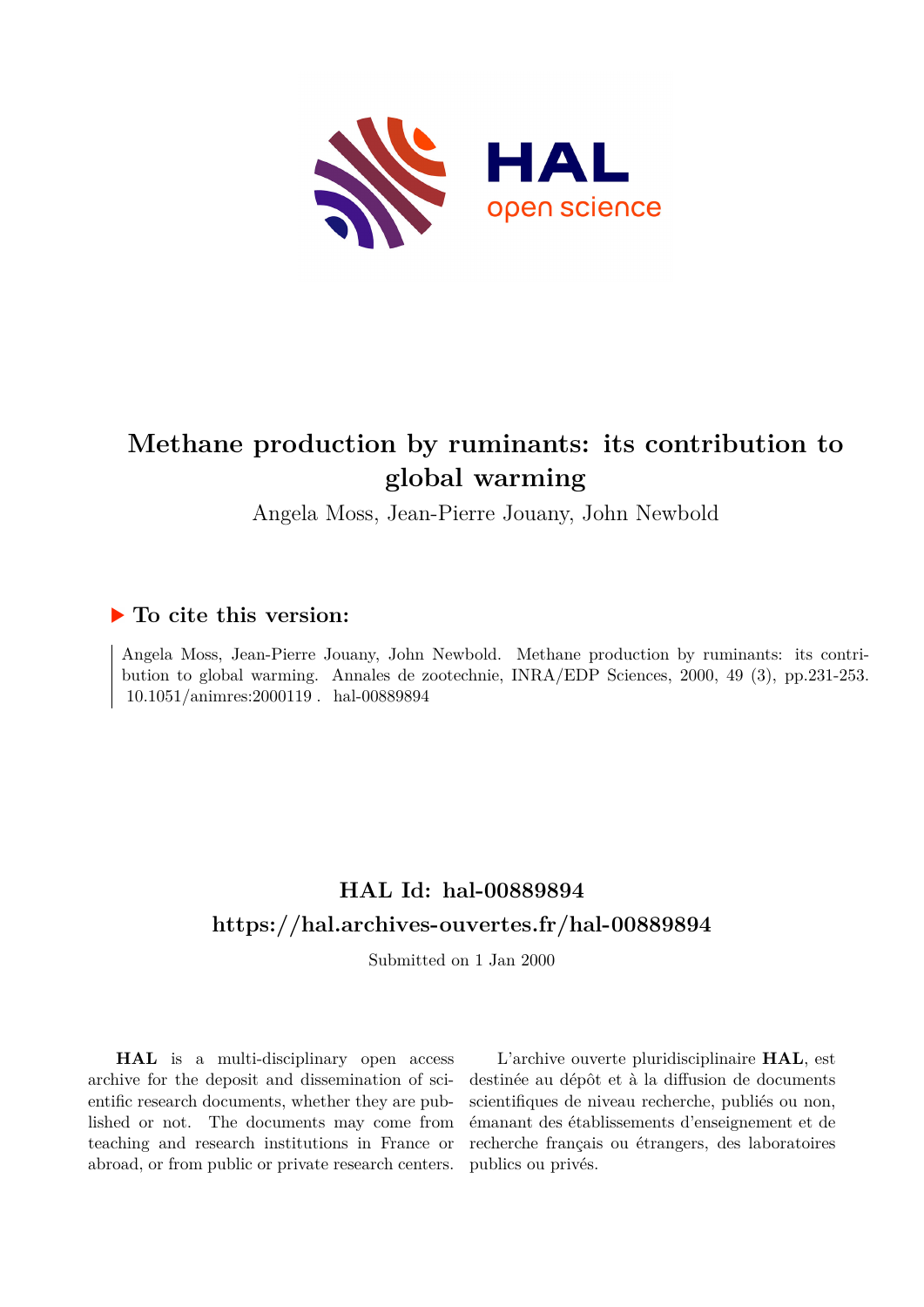# **Methane production by ruminants: its contribution to global warming**

# Angela R. Moss<sup>a\*</sup>, Jean-Pierre JOUANY<sup>b</sup>, John NEWBOLD<sup>c</sup>

<sup>a</sup> ADAS Nutritional Sciences Research Unit, Alcester Road, Stratford Upon Avon, Warwickshire CV37 9RQ, UK <sup>b</sup> INRA, Centre de Recherches de Clermont-Ferrand-Theix, 63122 Saint-Genès-Champanelle, France c Rowett Research Institute, Bucksburn, Aberdeen, AB21 9SB, UK

(Received 15 November 1999; accepted 5 April 2000)

**Abstract** —The aim of this paper is to review the role of methane in the global warming scenario and to examine the contribution to atmospheric methane made by enteric fermentation, mainly by ruminants. Agricultural emissions of methane in the EU-15 have recently been estimated at 10.2 million tonnes per year and represent the greatest source. Of these, approximately two-thirds come from enteric fermentation and one-third from livestock manure. Fermentation of feeds in the rumen is the largest source of methane from enteric fermentation and this paper considers in detail the reasons for, and the consequences of, the fact that the molar percentage of the different volatile fatty acids produced during fermentation influences the production of methane in the rumen. Acetate and butyrate promote methane production while propionate formation can be considered as a competitive pathway for hydrogen use in the rumen. The many alternative approaches to reducing methane are considered, both in terms of reduction per animal and reduction per unit of animal product. It was concluded that the most promising areas for future research for reducing methanogenesis are the development of new products/delivery systems for anti-methanogenic compounds or alternative electron acceptors in the rumen and reduction in protozoal numbers in the rumen. It is also stressed that the reason ruminants are so important to mankind is that much of the world's biomass is rich in fibre. They can convert this into high quality protein sources (i.e. meat and milk) for human consumption and this will need to be balanced against the concomitant production of methane.

**methane / ruminants / global warning / reduction strategies**

**Résumé** — **Production de méthane par les ruminants : sa contribution au réchauffement de la planète.** Cet article examine le rôle du méthane dans le processus de réchauffement de la planète et évalue la contribution au méthane atmosphérique des gaz d'origine digestive issus principalement des ruminants. Les émissions annuelles de méthane d'origine agricole dans l'Europe des quinze ont été estimées récemment à 10,2 millions de tonnes et représentent la principale source des entrées

<sup>\*</sup> Correspondence and reprints

e-mail: angela.moss@adas.co.uk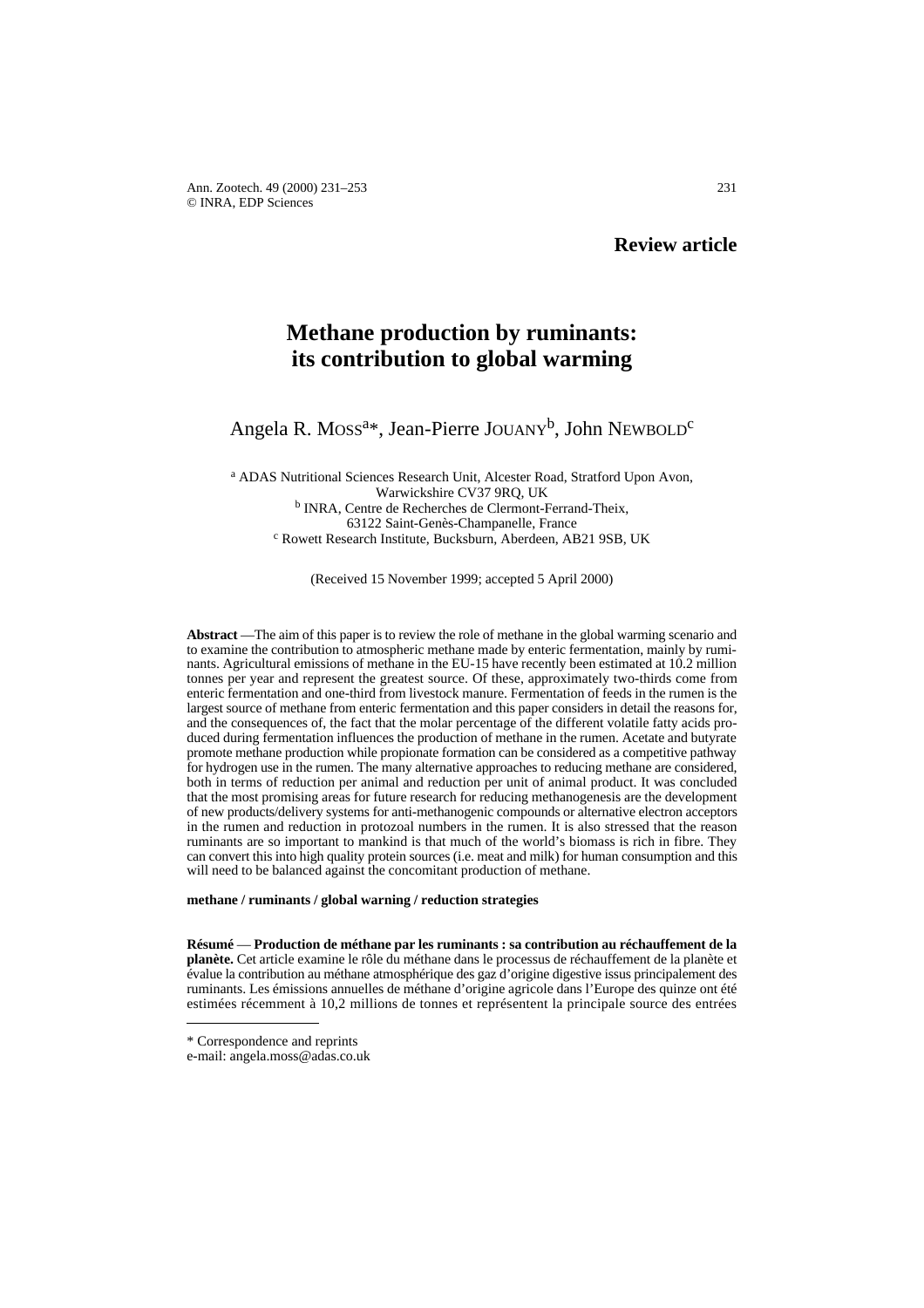232 A.R. Moss et al.

atmosphériques de méthane. Parmi celles-ci, approximativement les deux tiers proviennent des fermentations entériques et un tiers des lisiers. Le méthane ruminal représente environ 90 % de l'ensemble des fermentations digestives. Le présent article analyse en détail l'impact des orientations fermentaires sur la production de méthane dans le rumen. L'acétate et le butyrate favorisent la production de méthane tandis que la formation de propionate constitue une voie alternative d'utilisation de l'hydrogène dans le rumen. Les différentes possibilités offertes actuellement pour diminuer les émissions de méthane sont analysées, à la fois en terme de réduction par animal et par unité de produit animal. Les voies d'approche les plus prometteuses pour réduire la production ruminale de  $\rm CH<sub>4</sub>$  consisteraient à rechercher de nouveaux produits doués d'activité antiméthanogénique ou à favoriser la formation d'accepteurs d'électrons autres que CO<sub>2</sub> ou le formate, ou à agir dans le sens d'une réduction de la population de protozoaires. Enfin, cette réflexion globale sur la contribution des ruminants à l'effet de serre doit tenir compte du fait que ces animaux jouent un rôle essentiel dans l'équilibre de notre écosystème en transformant l'importante biomasse végétale mondiale en protéines animales (viande et lait principalement) qui constituent la base de l'alimentation humaine. Cet aspect doit contrebalancer les aspects négatifs liés à la production de méthane et à ses conséquences.

**méthane / ruminants / réchauffement de la planète / stratégies de réduction**

#### **1. THE GREENHOUSE EFFECT AND METHANE CONTRIBUTION**

# **1.1. Evolution of the Earth's atmosphere during the last century**

There has been much interest in the composition of the Earth's atmosphere over the last few decades as a result of the observed increase in atmospheric temperatures. The observed increase in concentration of many gases in the troposphere has been related to the increase in global temperatures. The past

and current concentrations of the main greenhouse gases, rates of increase and atmospheric lifetimes are summarised in Table I.

#### **1.2. Description of the greenhouse effect**

The greenhouse effect is thought to be due to the absorption of solar infrared (IR) radiation by gases and the earth's surface, which, as a result, are heated and then reemit IR radiation at low frequency with a

**Table I.** The tropospheric concentrations, residence times and atmospheric trend of various greenhouse gases. Source: IPCC [54, 55].

|                                                                                                         | CO <sub>2</sub>             | CH <sub>A</sub>              | $CFC-111$          | $CFC-122$                      | $N_2O$                       |
|---------------------------------------------------------------------------------------------------------|-----------------------------|------------------------------|--------------------|--------------------------------|------------------------------|
| Atmospheric concentration<br>Pre-industrial<br>Present (1990)<br>Current rate of change<br>(% per year) | (ppmv)<br>280<br>355<br>0.5 | (ppmv)<br>0.8<br>1.72<br>0.9 | (pptv)<br>280<br>4 | (pptv)<br>$\theta$<br>484<br>4 | (ppbv)<br>288<br>310<br>0.25 |
| Atmospheric lifetime (years)                                                                            | $50 - 200$                  | 10                           | 65                 | 130                            | 150                          |
| Relative radiative effectiveness<br>Per molecule<br>Per unit mass                                       |                             | 21<br>58                     | 12400<br>3970      | 15 800<br>5 7 5 0              | 206<br>206                   |

<sup>1</sup> chlorofluorocarbon 11; <sup>2</sup> chlorofluorocarbon 12. ppmv: parts per million volume; ppbv: parts per billion volume; pptv: parts per trillion volume.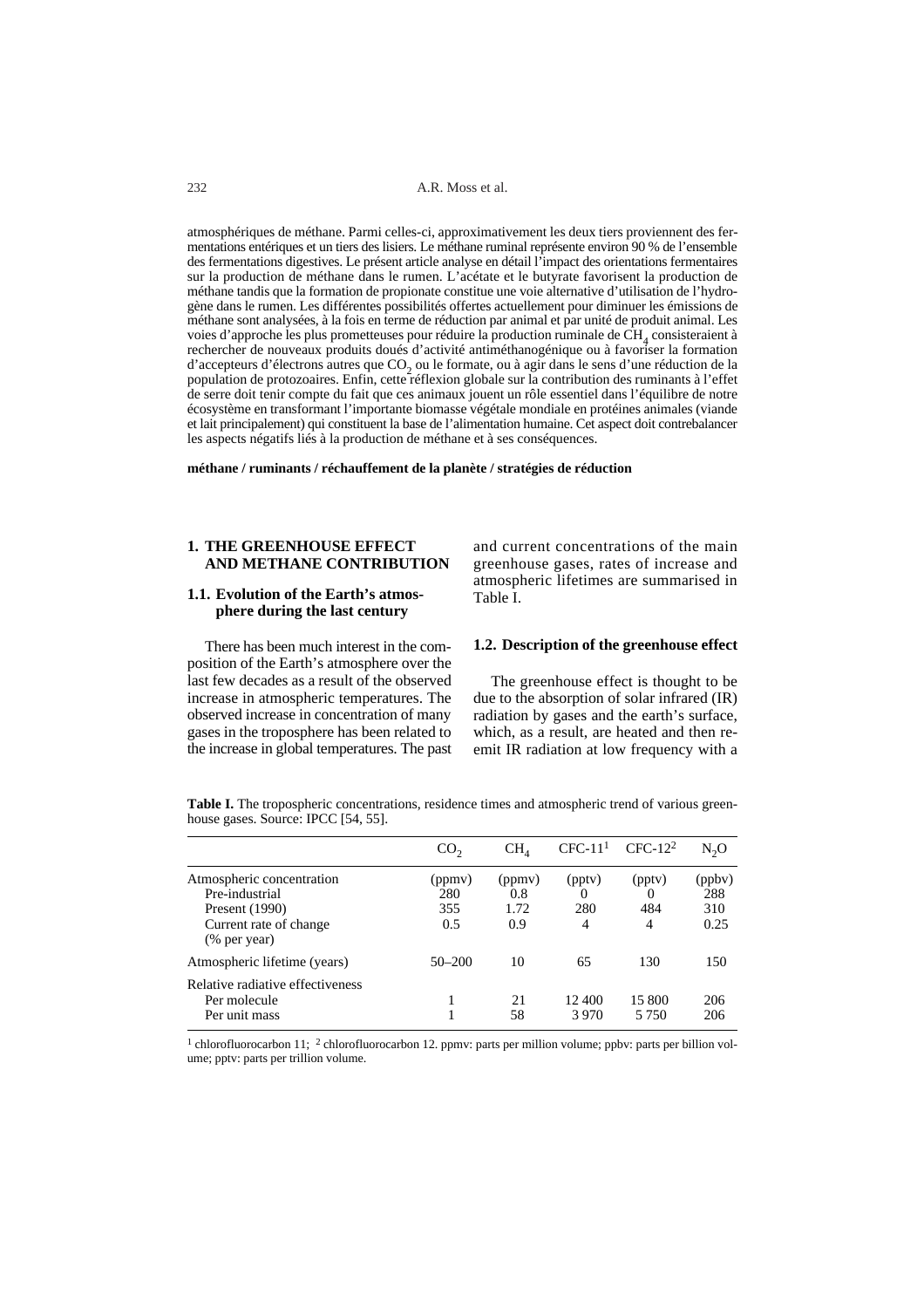high absorptive power. In fact greenhouse gases in the atmosphere are essential for maintaining life on earth, as without them the planet would be permanently frozen because all of the incoming heat from the sun would be radiated back into space by the earth's surface (see Moss [98] for a review). The threshold concentration of these gases at which their greenhouse effect would be minimised is not known, but it is accepted that their concentrations in the atmosphere should not be allowed to continue to rise. As a result of this acceptance international organisations like the IPCC (Intergovernmental Panel on Climate Change) have asked the governments of developed nations to evaluate the amount of gases produced in their country and to develop research to limit emissions further.

Warming of the earth's surface is achieved by solar energy being radiated, mainly in the visible part of the spectrum (wavelength  $0.4$  to  $0.7 \mu m$ ) and passing through the atmosphere of the earth without being absorbed. Some of the solar energy is reflected back into space by clouds and about 7% is radiated in the ultra-violet region of the spectrum (below 0.4 µm) which is absorbed by the ozone layer in the atmosphere. The solar energy reaching the earth's surface warms the earth and is radiated back from the surface in the infra-red region of the spectrum  $(4–100 \text{ µm})$ . Approximately 70% of this radiation is in the wavelength band between 7 and 13 µm, which can pass back through the atmosphere into space. The remaining radiation is absorbed, essentially by water vapour and carbon dioxide, thus there is warming of the lower layer of the atmosphere (troposphere), which in turn radiates heat, keeping the earth warmer than it would otherwise be [46].

# **1.3. Consequences of the greenhouse effect on our environment**

The consequences of the increases in concentration of the gases that generate the

greenhouse effect is that average global temperatures will rise, along with many consequences on human life. The degree to which these changes are projected to occur is dependent upon a reliable greenhouse gas policy model and a range of scenarios for the levels of greenhouse gas emissions. By the year 2030 the world is likely to be 1–2 °C warmer than today, although given the full range of uncertainties, the range could be from 0.5 °C to 2.5 °C. The concomitant rise in global mean sea level is 17 to 26 cm, with a full range of 5 to 44 cm, due mainly to thermal expansion of the oceans and increased melting of ices in the Arctic and Antarctic areas.

# **1.4. Consequences on humans and animals**

The projected climatic changes in the next century due to the greenhouse effect are likely to have an effect on water supplies and the increase in temperature will induce a new distribution of deserts and wet areas in the world and will alter the range or numbers of pests that affect plants or diseases that threaten animals or human health. Also of interest are the effects on unmanaged ecosystems, mainly forests.

## **1.5. Contribution of methane to the greenhouse effect**

While carbon dioxide receives the most attention as a factor in global warming, there are other gases to consider, including methane, nitrous oxide  $(N_2O)$  and chlorofluorocarbons (CFCs).

The presence of methane in the atmosphere has been known since the 1940's when Migeotte [90] observed strong absorption bands in the infra-red region of the solar spectrum which were attributed to the presence of atmospheric methane. Numerous measurements since have demonstrated the existence of an average temporal increase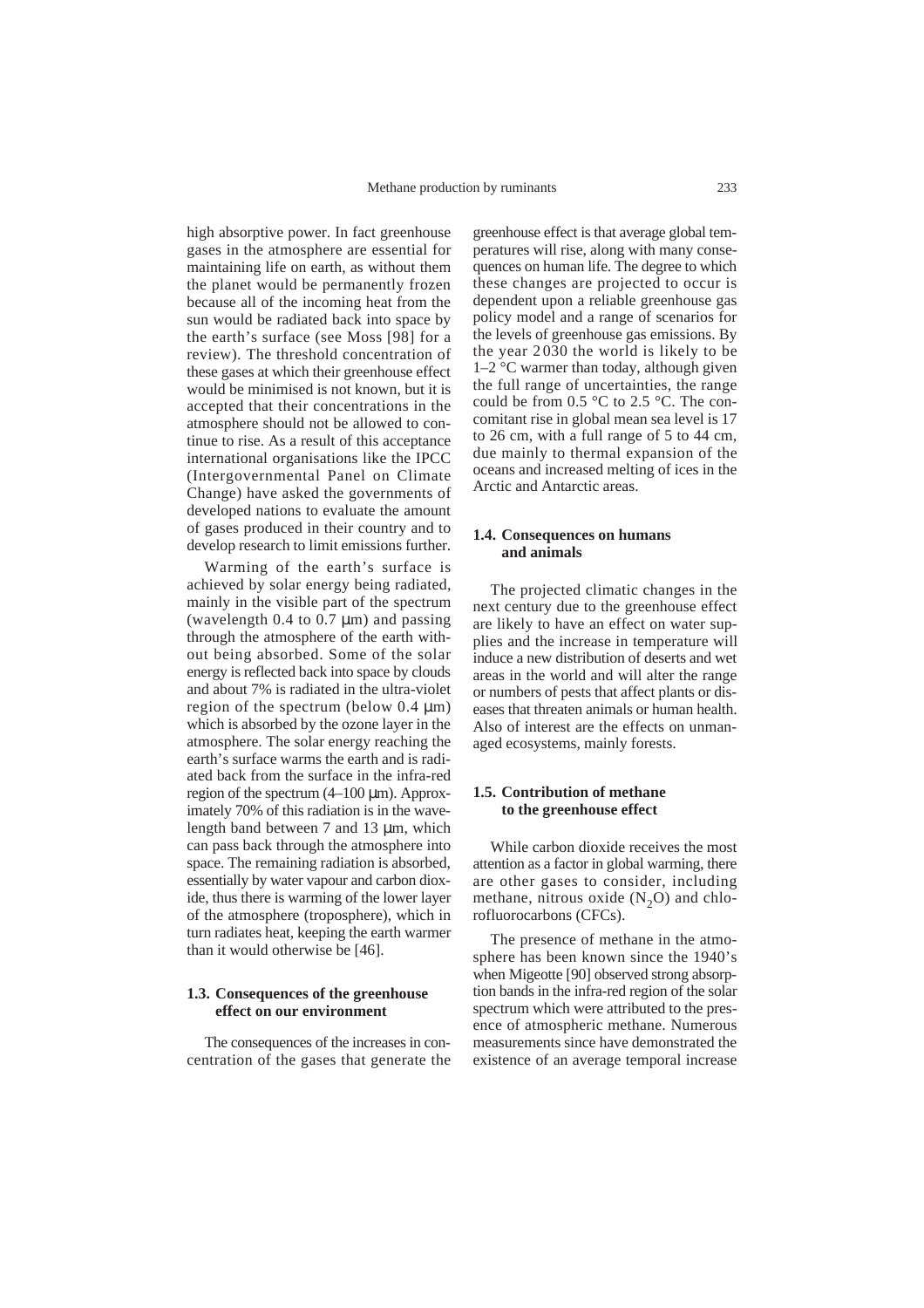of atmospheric methane during the period 1980–1990 of about 18 ppbv (parts per billion per volume) per year [119]. The current rate of increase in atmospheric methane concentration has subsequently slowed to about 10 ppbv per year [129], but the reason for this is uncertain [152]. The current global average atmospheric concentration of methane is 1720 ppbv, more than double its pre-industrial value of 700 ppbv [8]. The concentration of methane in the Northern hemisphere is about 100 ppbv more than in the Southern hemisphere, indicating either greater source or lower sink strength in the Northern hemisphere [152].

The rising concentration of methane is correlated with increasing populations and currently about 70% of methane production arises from anthropogenic sources and the remainder from natural sources. Agriculture is considered to be responsible for about two-thirds of the anthropogenic sources [36]. Biological generation in anaerobic environments (natural and man-made wetlands, enteric fermentation and anaerobic waste processing) is the major source of methane, although losses associated with coal and natural gas industries are also significant. The primary sink for methane is reaction with hydroxyl radicals in the troposphere [23, 24, 42], but small soil [97, 130, 153] and stratospheric [23, 24] sinks have also been identified. The major sources and sinks of methane are shown in Figure 1.

Agriculture contributes about 21–25, 60 and 65–80% of the total anthropogenic emissions of carbon dioxide, methane and  $N_2O$ respectively [36, 56, 152]. Agriculture is also thought to be responsible for over 95% of the ammonia, 50% of the carbon monoxide and 35% of the nitrogen oxides released into the atmosphere as a result of human activities [56].

The release of an estimated 205 to 245 million tonnes of methane per year from agricultural sources is shown in Table II.



**Figure 1.** Sources and sinks for methane on the earth and atmosphere.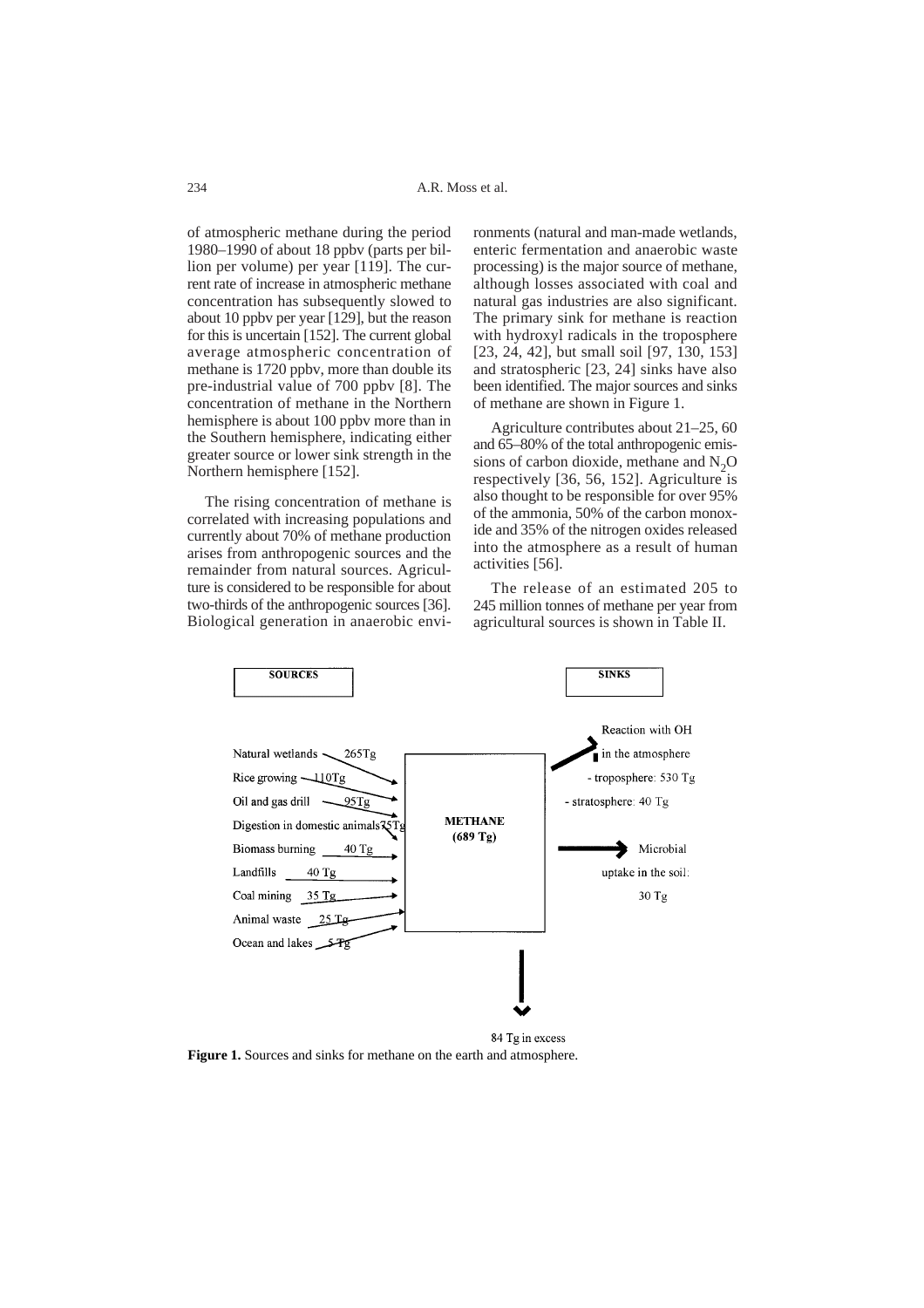**Table II.** Methane emission rates from agricultural sources. Source: Watson et al. [152].

| Agricultural sources  | Methane emission rates<br>(million tonnes per year) |  |  |
|-----------------------|-----------------------------------------------------|--|--|
| Enteric fermentation  | 80                                                  |  |  |
| Paddy rice production | $60 - 100$                                          |  |  |
| Biomass burning       | 40                                                  |  |  |
| Animal wastes         | 25                                                  |  |  |
| Total                 | $205 - 245$                                         |  |  |

The soil sink strength for methane appears to have been reduced by changes in land use, chronic deposition of nitrogen from the atmosphere and alterations in nitrogen dynamics of agricultural soils [62, 97, 126, 130]. Ojima et al. [110] estimated that the consumption of atmospheric methane by soils of temperate forest and grassland eco-systems has been reduced by 30%. Without the temperate soil sink for methane, the atmospheric concentration of methane would be increasing at about 1.5 times the current rate.

Since atmospheric methane is currently increasing at a rate of about 30 to 40 million tonnes per year, stabilising global methane concentrations at current levels would require reductions in methane emissions or increased sinks for methane of approximately the same amount. This reduction represents approximately 10% of current anthropogenic emissions. The major agricultural sources of methane are flooded rice paddies, enteric fermentation and animal wastes. Decreasing methane emissions from these sources by 10 to 15% would stabilise atmospheric methane at its present level and is a realistic objective [35].

In 1990, agricultural emissions of methane in the EU-15 were estimated at 10.2 million tonnes per year and were the greatest source (45%) of methane emissions in the EU. Of these, approximately two-thirds came from enteric fermentation and onethird from livestock manure.

#### **1.6. Recommendations in European post-Kyoto policy**

Facing the serious visible signs of global warming, the United Nations (UN) created the Framework Convention on Climate Change (UNFCCC) with the missions of preparing the Conferences of the Parties (COP) for international decisions on gaseous emissions and collecting information on climatic changes through the Global Impact of Environmental Change (GIEC). Delegates from nearly all the countries in the world work in COP according to the UN rules, with the exception that only countries which ratified the Rio Convention are allowed to vote. The other countries are only allowed to propose amendments to the texts submitted to COP for approval. The Subsidiary Body for Implementation (SBI) was created to elaborate recommendations for the COP and to control the enforcement of decisions. It collaborates with the Subsidiary Body for Scientific and Technological Advances (SBSTA) which is in charge of co-ordinating scientific studies with the information given by international organisations and the needs of the COP.

The COP1, COP2, COP3, COP4 met respectively in Berlin (1995), Geneva (1996), Kyoto (1997) and Buenos-Aires (1998) to decide on strategies of reduction of radiatively active trace gases. After a 14 day-meeting, 174 countries took the following decisions registered in an agreement called the "Kyoto Protocol" produced during COP3, which now have to be applied:

– a decrease of greenhouse gas emissions by an average of 5.2% below 1990 level during the period 2008–2012 in industrialised countries;

– the level of allowed emissions during this period varies according to the countries: +8% for Australia; –8% for EU; +10% for Ireland; –6% for Japan; +5% for Norway and  $-7\%$  for USA;

– the agreement is applied only to 6 greenhouse gases: carbon dioxide, methane, nitrous oxide, two fluorocarbons and sulphur hexafluoride.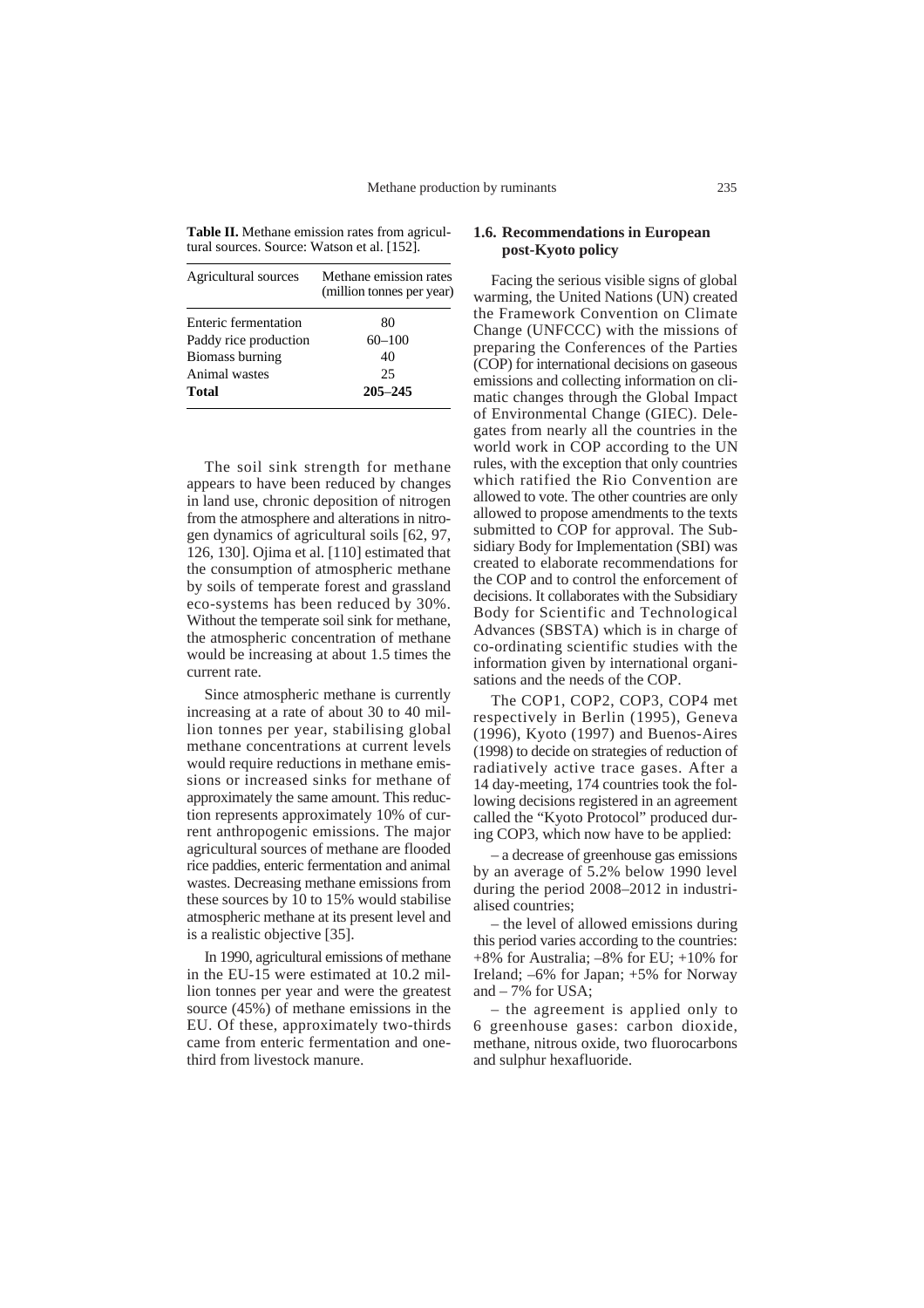Since the objective is an effective reduction at a global level, the protocol introduced a very complex system allowing industrial countries to exchange or postpone in time, part of their reduction. According to their economics, countries are allowed to sell or buy some emission rights provided that the joint obligations on total reductions are respected.

Such decisions raise several questions:

1) guidelines for national greenhouse gas inventories must be proposed;

2) unanimous decisions must be taken at the European level to reach a total decrease of 8% during the 1st decade of the third millennium;

3) appropriate controls must be put into place to supervise the effective reduction in each country;

4) Penalties must be applied to infringers.

Because about 60% of the methane arises from agricultural activities in Europe, much of the effort in the near future will concern this economic sector. Anaerobic digestion in the forestomach of ruminants is a major source of methane emissions. The contribution of other livestock such as horses, rabbits, pigs or poultry is much less significant. As indicated below, mitigation scenarios based on a scientific knowledge of methanogenesis must be proposed to the European Commission and European Parliament to provide guidance on how to fulfil the mandate outlined in the Kyoto protocol.

#### **2. METHANE PRODUCTION AND HYDROGEN SINKS IN THE RUMEN**

# **2.1. Fermentative reactions in the rumen and caecum involving**  $H<sub>2</sub>$  production and  $H<sub>2</sub>$  sinks

#### *2.1.1. Fermentation in the rumen*

Ingested feed macromolecules are degraded in the digestive tract into small molecules that are then transferred into the

blood flow through the digestive mucosa. Such hydrolysis is performed by enzymes of both endogenous and microbial origin. Although the anatomy and physiology of the digestive tract varies widely in the animal kingdom, enzymatic digestion is generally located at the beginning of the digestive tract while microbial digestion takes place at the end. Ruminants and some other animals considered as pseudo-ruminants like *camelidae*, other animals like the bird Hoatzin have in addition large anaerobic fermentative chambers located at the beginning of the tract. Such anatomical characteristics with a small intestine flanked by two microbial compartments at both ends are much more efficient for the digestion of carbohydrates and for the degradation of plant cell walls. Furthermore, microbial protein synthesised in the forestomachs is then available for digestion in the small intestine where they supply more than 50% of the amino acids entering the blood stream.

Fermentation of glucose equivalents released from plant polymers or starch, is an oxidative process under anaerobic conditions occurring in the Embden-Meyerhof-Parnas pathway and giving reduced co-factors like NADH (see Fig. 2). These reduced cofactors have to be re-oxidised to NAD to complete the fermentation of sugars. NAD+ is regenerated by electron transfer to acceptors other than oxygen  $(CO<sub>2</sub>,$  sulphate, nitrate, fumarate). Electron transport-linked phosphorylation inside microbial bodies is a way of generating ATP from the flow of generated electrons through membranes, if the required co-factors are present [37]. Production of  $H<sub>2</sub>$  is a thermodynamically unfavourable process that is controlled by the potential of the electron carrier [158]. Even traces of  $H_2$  inhibit the hydrogenase activity, but more  $H_2$  is tolerated if bacteria have ferridoxin-linked pyruvate oxidoreductases [92].

Although  $H_2$  is one of the major end products of fermentation by protozoa, fungi and pure monocultures of some bacteria, it does not accumulate in the rumen because

236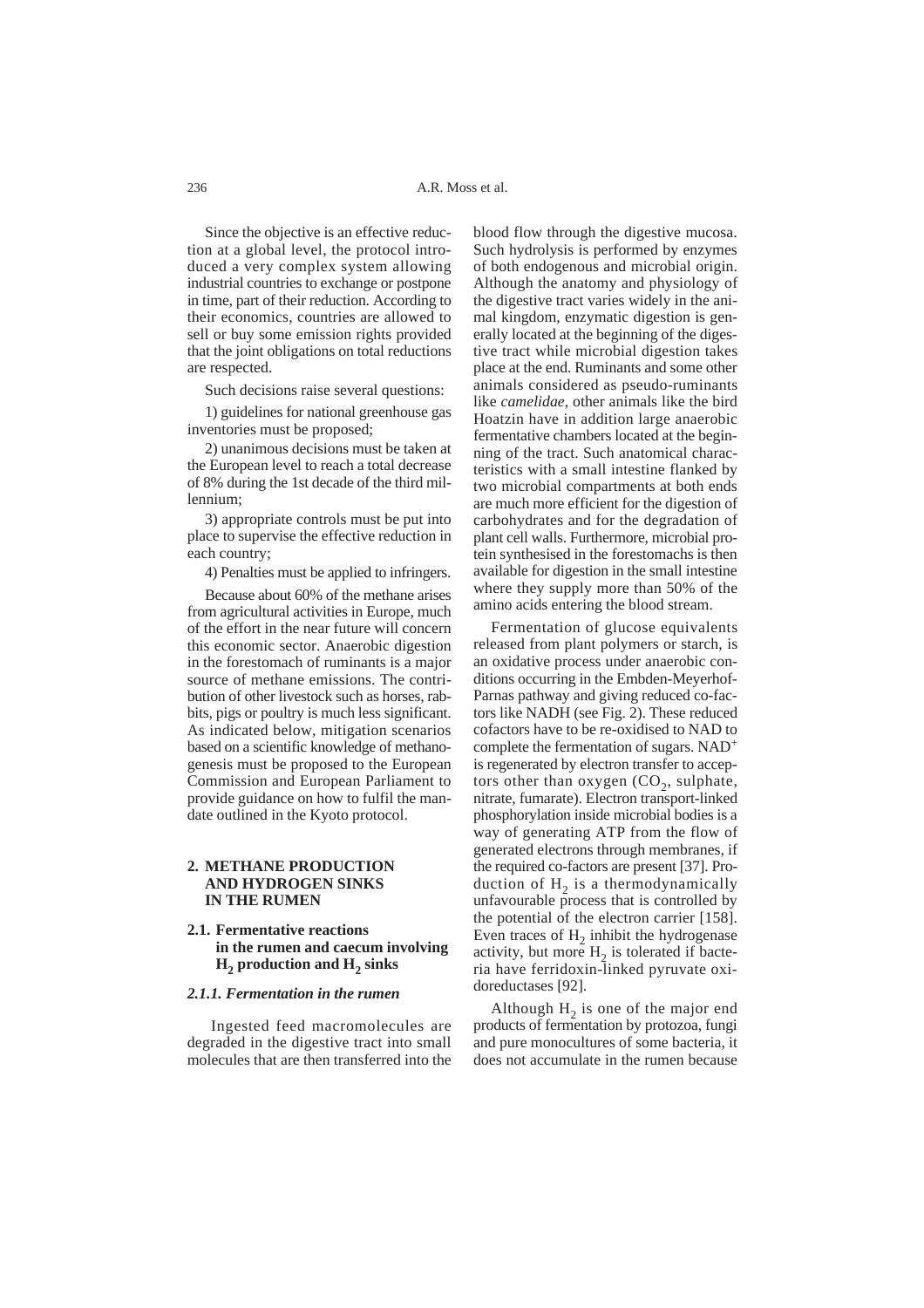

**Figure 2.** Metabolism of NADH H<sup>+</sup> and the electron sink products\* in anaerobiosis.

it is immediately used by other bacteria which are present in the mixed microbial ecosystem. The collaboration between fermenting species and  $H_2$ -utilising bacteria (e.g. methanogens) is called "interspecies hydrogen transfer" [51]. Some physical associations between fermentative species and  $H_2$ -users may facilitate interspecies transfer in the rumen. Attachment of methanogens to the external pellicle of protozoa has been reported by Krumholz et al. [66] and Stumm et al. [133].

In the rumen, formation of methane is the major way of hydrogen elimination through the following reaction:

$$
CO_2 + 4 H_2 \rightarrow CH_4 + 2 H_2O
$$

The hydrogen transfer towards methanogens is beneficial to the degradation of cell wall carbohydrates as shown in vitro by Wolin and Miller [159] with bacteria, by Bauchop and Mountfort [4] with fungi, and by Ushida and Jouany [139] with protozoa. These results were confirmed in vivo in gnotoxenic lambs with or without methanogens [40].

Metabolic hydrogen in the form of reduced protons (H) can be also used during the synthesis of volatile fatty acids or incorporated into microbial organic matter. The stoichiometry of the main anaerobic

fermentation pathways can be summarised as follows:

*2H producing reactions:* Glucose  $\rightarrow$  2 pyruvate + 4H

(Embden-Meyerhof-Parnas pathway) Pyruvate +  $H_2O \rightarrow$  acetate  $(C2) + CO_2 + 2H$ 

*2H using reactions:*

Pyruvate + 
$$
4H \rightarrow
$$
 propionate (C3) + H<sub>2</sub>O  
2 C2 +  $4H \rightarrow$  butyrate (C4) +  $2H_2O$   
CO<sub>2</sub> +  $8H \rightarrow$  methane (CH<sub>4</sub>) +  $2H_2O$ 

When  $H<sub>2</sub>$  is not correctly used by methanogens, NADH can be re-oxidised by dehydrogenases of the fermenting bacteria to form ethanol or lactate. This situation which occurs in animals fed large amounts of rapidly fermentable carbohydrates, is considered as abnormal and illustrates a real dysfunction of the ruminal ecosystem.

Assuming that the amount of 2H produced (2H<sub>p</sub>) is equal to 2H used (2H<sub>u</sub>) on a molar basis, Demeyer and Van Nevel (1975) proposed the following equation obtained from the previous reactions:

$$
2 C2 + C3 + 4 C4 = 4 CH4+ 2 C3 + 2 C4
$$
 (1)

If production of  $H_2$ , lactate (L), valerate (V), and consumption of  $O<sub>2</sub>(O)$  are considered,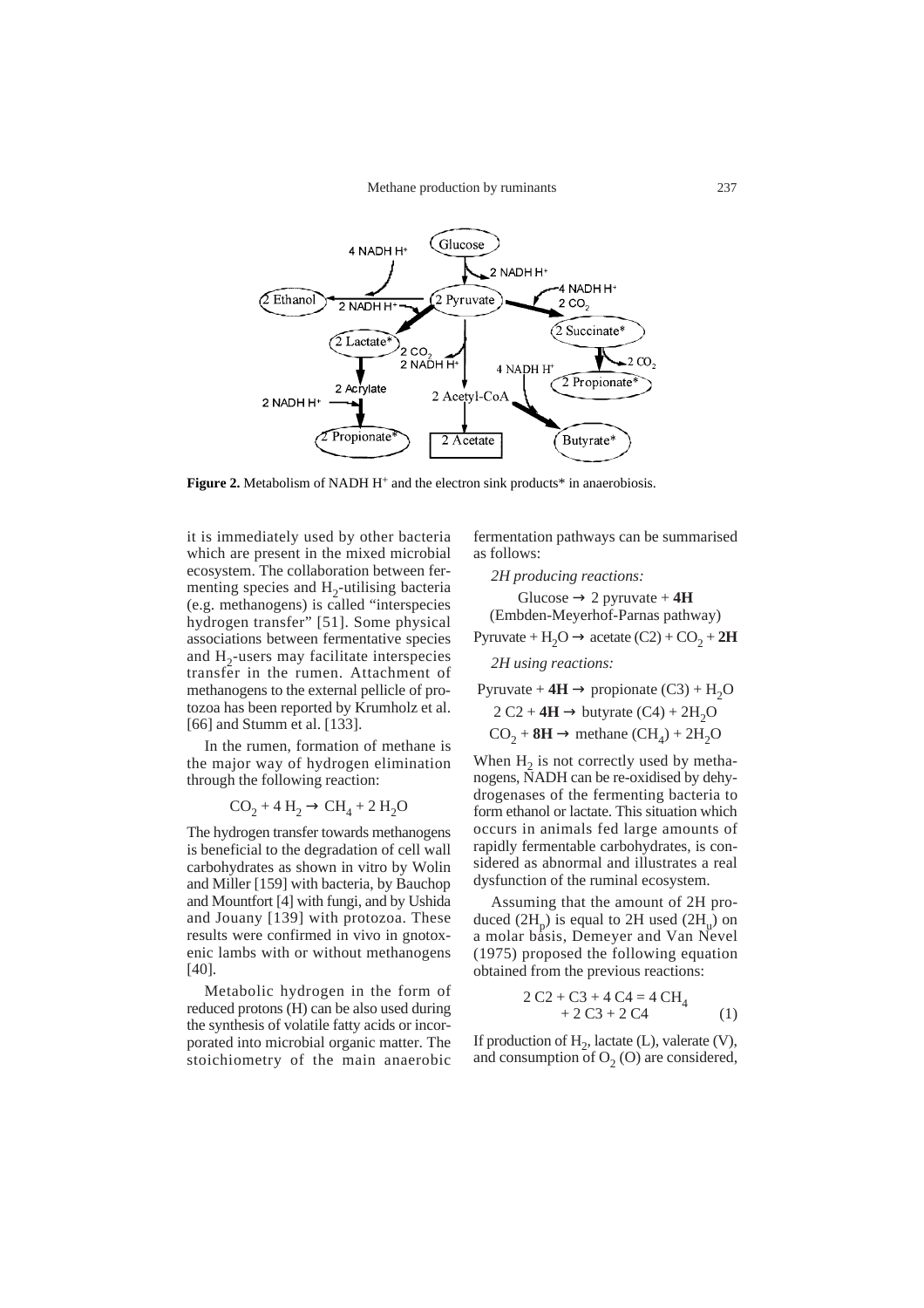equation (1) can be converted into:

$$
2 C2 + C3 + 4 C4 + L + 3V = 4 CH4
$$
  
+ 2 C3 + 2 C4 + 4V + 2H<sub>2</sub> + L + 2O (2)

The recovery rate of metabolic hydrogen which is calculated as  $2H_u/2H_p$ , varies between 78 and 96% in the rumen for roughage diets [26]. Considering a mean hydrogen recovery of 90%, then equation (1) allows the calculation of methane production:

$$
CH4 = (1.8 C2 - 1.1 C3 + 1.6 C4) / 4
$$
  
= 0.45 C2 - 0.275 C3 + 0.40 C4 (3)

Clearly, equation (3) indicates that the molar percentage of volatile fatty acids (VFAs) influences the production of methane in the rumen. Acetate and butyrate promote methane production while propionate formation can be considered as a competitive pathway for hydrogen use in the rumen. Such theoretical calculations have been confirmed in vitro where the end products can be easily quantified. Methane production was measured when the molar proportions of individual VFAs, was altered by adding monensin to the diet of animal donors (Fig. 3).

Methane was not correlated to C2 production  $(r^2 = 0.029)$  but, there was a good negative correlation between methane and C3  $(r^2 = 0.774)$ . The correlation between methane and C2/C3 ratio  $(r^2 = 0.772)$  was slightly lower. The ratio  $(C2 + C4)/C3$ , which accounts for acetate and butyrate both of which are involved in  $H_2$  production, and propionate which is involved in  $H<sub>2</sub>$  utilisation, improved the relationship slightly  $(r^2 = 0.778)$ . This result is consistent with the idea that propionate production and methanogenesis are competing, and are alternative pathways for regenerating oxidised co-factors in the rumen. However, this result alone gave no information on the regulating mechanisms involved. Van Kessel and Russell [144] observed in vitro, using rumen fluid sampled from animals fed on roughage-based diets, that ruminal methanogens lose the ability to use  $H<sub>2</sub>$  at low pH, giving rise to free  $H_2$  in the gas phase when the pH was less than 5.5. Thus on roughage diets a low pH leads to a decrease in methanogenesis independent from propionate formation. On the contrary, starch-fermenting bacteria can compete against methanogens for hydrogen use by



**Figure 3.** Relationship between methane and  $(C2 + C4)/C3$  ratio.

238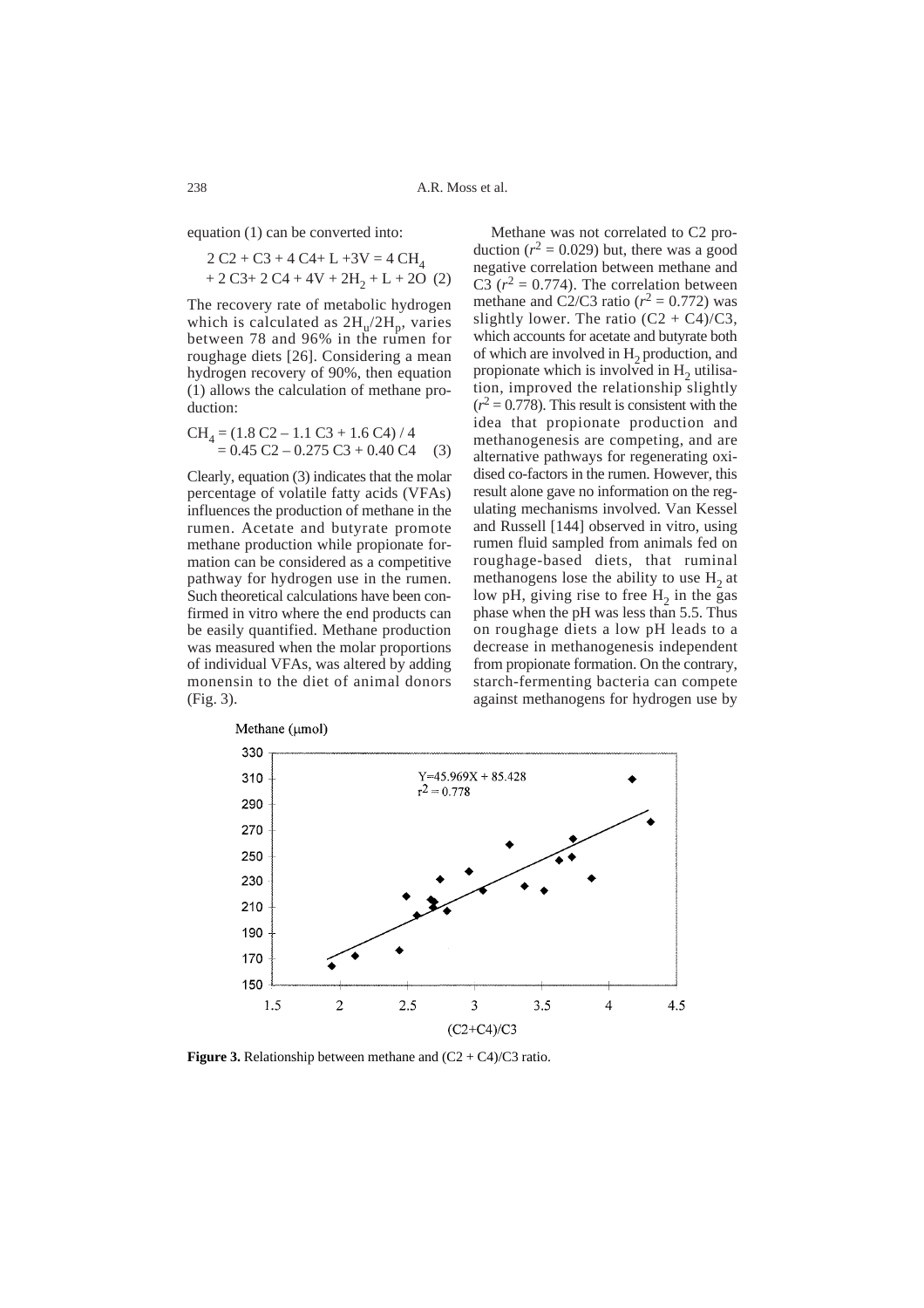producing large amounts of propionate [123]. However,  $H<sub>2</sub>$  accumulated and propionate decreased dramatically while acetate increased when the pH reached non-physiological values below 5.3. This means that the microbial ecosystem involved in propionate formation differs with the dietary conditions. The cellulolytic bacteria *Fibrobacter succinogenes* is the major propionate producers through the succinate pathway in roughage diets, while lactate is the main intermediate in the conversion of starch to propionate. Unlike cellulolytic bacteria and methanogens, lactic bacteria are known to be tolerant to low pH making them able to use  $H<sub>2</sub>$  and be competitive with methanogens even in unfavourable pH conditions.

#### *2.1.2. Fermentation in the hindgut*

In ruminants, large amounts of organic matter can by-pass the rumen and be digested in the hindgut if there is no digestion in the small intestine or if the digestion is incomplete. So ground roughage diets and diets rich in maize starch can supply large quantities of digestible organic matter to the hindgut. It has been estimated that 10 to 30% of digestible organic matter can be digested there. Because the large intestine is the only compartment of fermentation in the digestive tract of simple-stomached species, it plays an essential digestive role, especially in herbivore monogastrics.

The anaerobic bacteria in the hindgut are not very different from those found in the rumen [61]. Other species of protozoa inhabit the large intestine of equines [9], but protozoa are missing from the hindgut of ruminants. Anaerobic fungi are absent in the human large intestine, although they have been found and identified in the large intestine of Equidae [10].

There is no clear information on the occurrence of significant methanogenic fermentation in the hindgut of species other than humans and pigs. Only some individuals in the rat population and termite population are able to produce methane [12, 68].

Breath tests were used to screen a large human population. About 0.33 of the individuals have  $10^8$  to  $10^{10}$  methanogens per g digesta. The latter concentration gives enough methane production (30 ml to 3 litres of methane per day) for a breath detection.

As in the rumen, methanogens of colonic fermentation use  $H_2$  to reduce  $CO_2$  to methane [93]. When non-methanogenic fermentation occurs in the hindgut,  $H_2$  is used to reduce  $CO<sub>2</sub>$  into acetate [33] according to the following reaction:

$$
2\text{ CO}_2 + 4\text{ H}_2 \rightarrow \text{CH}_3-\text{COOH} + 2\text{ H}_2\text{O}
$$

Such use of  $H<sub>2</sub>$  is of interest for the nutrition of animals since acetate is absorbed into the blood and used as a major source of carbon and energy by ruminants, while methane is lost from the animal. Accordingly, several attempts have been made by scientists to reduce methane production from digestive fermentation and to increase acetogenesis by the microbial community of the rumen. Although the concentrations of acetogenic bacteria in the bovine rumen are similar to those of methanogens [71], Prins and Lankhorst [115] did not observe any formation of acetate from the reduction of  ${}^{14}CO$ <sub>2</sub> by rumen contents. Contrary to methanogens, acetogenic bacteria are able to use sources other than hydrogen for their energy supply, which explains why their concentration can be high in the rumen while acetogenesis is negligible.

Demeyer and De Graeve [27] showed that the addition of  $H<sub>2</sub>$  to the gas phase of fermenters inoculated with rumen digesta had little impact on VFA production (from  $-4\%$  to  $+7\%$ ), but stimulated methanogenesis significantly (+ 94%). When added to caecal digesta sampled from the same cattle,  $H<sub>2</sub>$  significantly stimulated VFA production  $\bar{(+)}$  10% C2, + 14% C3, + 14% C4) as well as methane production (+ 67%). However, the increase in methane was lower than that noted with rumen digesta. The hydrogen recovery rate was always much lower in the caecum or colon than the rumen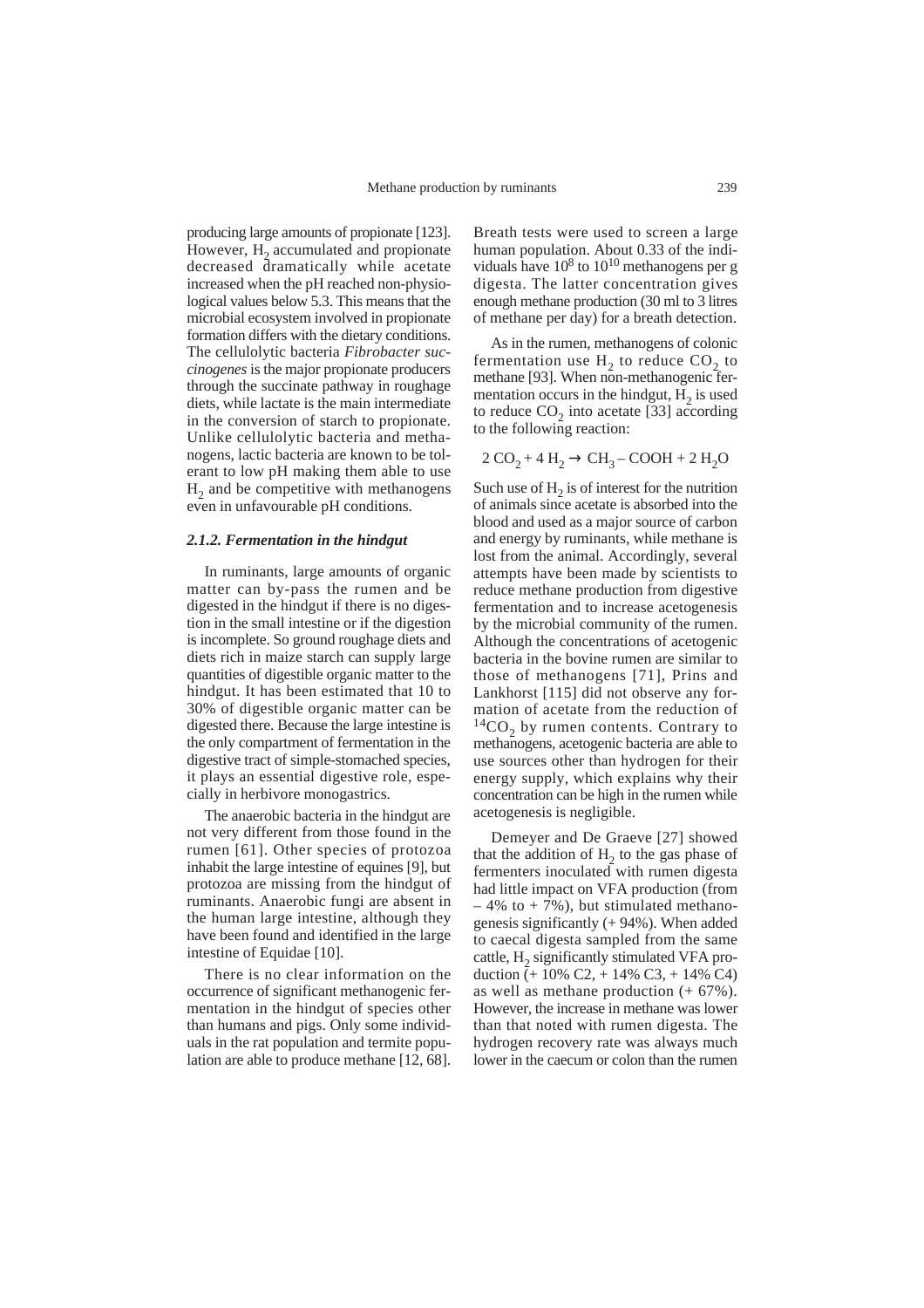(0.50 to 0.60 vs. 0.85 to 0.90). Such results indicate that methanogenesis is the major pathway for  $H<sub>2</sub>$  use in the rumen compared to the use for propionate or butyrate synthesis. When methanogens are present, methanogenesis still remains the major  $H<sub>2</sub>$ sink in the caecum, but its contribution is minor when compared to the rumen. Conversely, the contribution of VFAs is larger in the caecum. In experiments carried out in France (Jouany, unpublished data) using incubations with human bowel contents sampled from methane producers or nonmethane producers, it was observed that methane emissions from methane producers were low (5% of total C6 fermented estimated as  $C\frac{2}{2} + C\frac{3}{3} + C\frac{4}{3}$  and, as a consequence, the other end products of fermentation were not statistically different between the two groups. The hydrogen recovery rate calculated from equations (1) and (2) was low (0.33 in non-methane producers vs. 0.38 in methane producers) which indicates that hydrogen sink reactions other than those considered in the rumen exist in the hindgut, and that these reactions can represent more than 60% of the total hydrogen sink reactions. The recovery values noted above for humans are close to those calculated from work with rabbit digesta [27].

Individual determinations of methane production indicate that large variations occur between animals under the same conditions within a herd [59]. Subtle balances between microbes involved in hydrogen transfer must exist in the digestive ecosystems to explain such variations. Feeding behaviour and animal physiology (rumen motility, flow of digesta, mastication, salivation) are probably determinants of the microbial populations involved in production and use of hydrogen, which explains such an animal effect. This aspect has been confirmed by the higher accuracy in prediction of methane production when mechanistic models are used rather than simple regression equations as shown by Benchaar et al. [5]. The former models [30] integrate some parameters derived from animal

characteristics while the latter are generally associated only with dietary characteristics.

# **2.2. Micro-organisms involved** in digestive H<sub>2</sub> metabolism

Methane is produced by strict anaerobes belonging to the sub-group of the Archae domain [155]. Archaea have no peptidoglycan polymer in their cell walls. Also intracellular lipids are different in composition from other bacteria. Triacylglycerol is replaced by ether linkages between glycerol and polyisoprenoid chains. Ribosomal RNA nucleotide sequences of Archaea and other bacteria show an early divergence of the two types of cells during evolution. There is a large phylogenetic diversity of methanogens in natural media. Also, the different genera and species of methanogens have various shapes and physiological characteristics: cocci, rods, spirilla, thermophylic and mesophylic species, motile and nonmotile cells.

Rumen methanogens grow only in environments with a redox potential below –300 mV [131]. More than sixty species were isolated from various anaerobic habitats like sanitary landfills, peat bogs, waterlogged soils, salt lakes, thermal environments, and intestinal tracts of animals. Only five of these species belonging to *Methanobrevibacter* and *Methanosarcina* genera, were isolated from rumen digesta. Only two of these species have been found at a population level greater than  $10^6$  ml<sup>-1</sup>.

Although  $H_2$ , formate, acetate, methanol, mono-, di- and tri-methylamine are all potential substrates for methanogens, only  $H<sub>2</sub>/CO<sub>2</sub>$  and formate to a lesser degree, are used as methane precursors in the rumen [91]. The reactions involved in methane production in the rumen which have been described by Rouviere and Wolfe [121] are their sole energy-generating mechanism. They show that specific co-factors are needed for the methane to be produced and inhibition of some of them could be a way to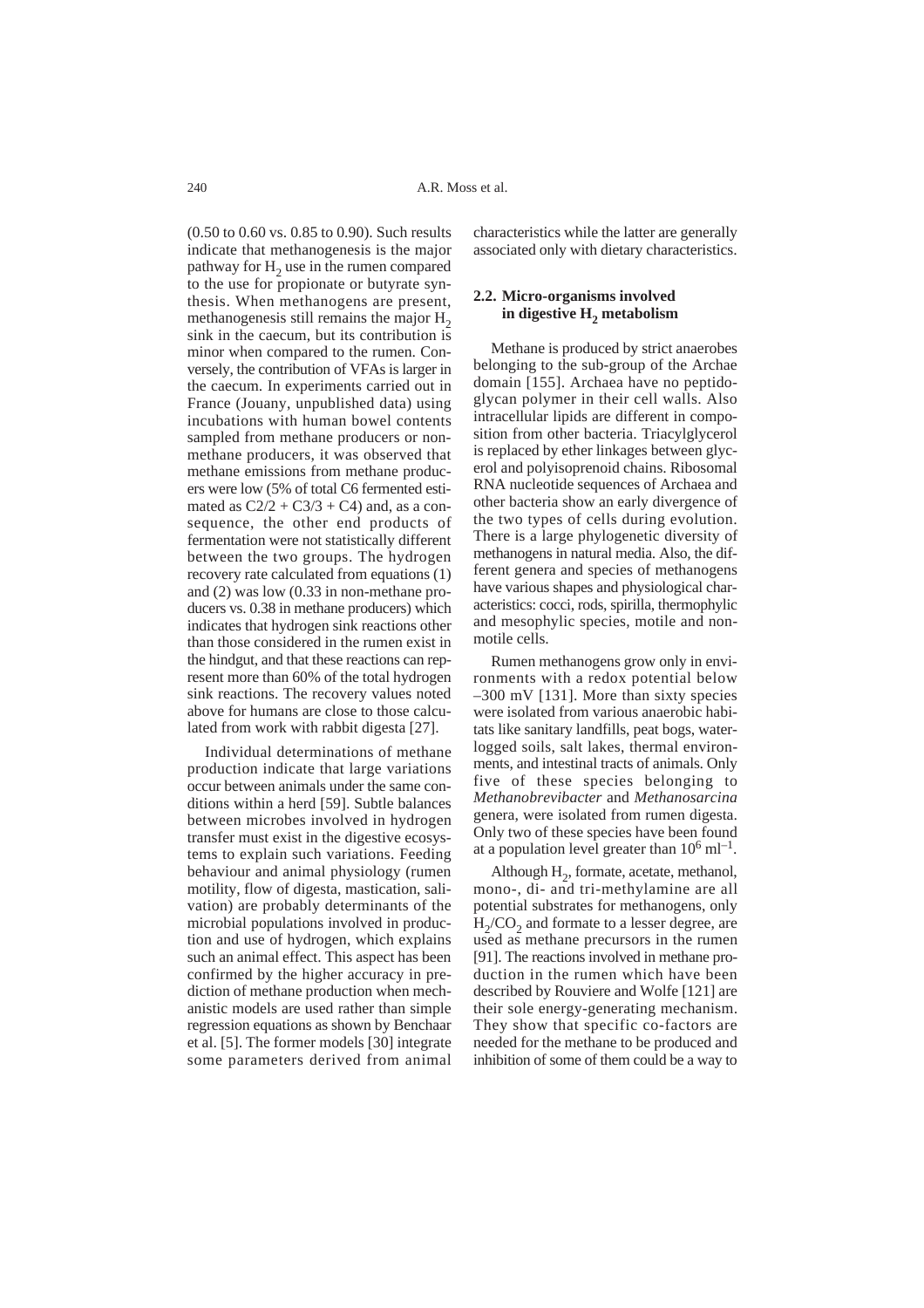reduce the activity of methanogens. In the intestine, methanogens are able to use other precursors. As an example, *M. smithii* makes methane only by reducing methanol with  $H<sub>2</sub>$ , methanol being produced from hydrolysis of pectins and other methylated plant polysaccharides.

Acetogens are the major bacteria involved in  $H<sub>2</sub>$  utilisation in the hindgut while their population rarely exceed the concentration of  $10^5$  ml<sup>-1</sup> found in the rumen of adult ruminants [96]. They appear in the rumen soon after the birth of lambs in herd conditions [95] and their population decreases during the growth of methanogens, confirming the strong competition between the two  $H<sub>2</sub>$ -users. When inoculated into gnotobiotic lambs isolated without methanogens, they reached the concentration  $10^8-10^9$  ml<sup>-1</sup> which were maintained for the entire experiment. Free hydrogen accumulated and represented 10% of the total gas production in the rumen of gnotobiotic lambs, which indicates that acetogens have a low efficiency in hydrogen use. Inoculation of methanogens in these gnotobiotic animals induced a drop in the concentration of acetogens and a quasi-complete use of  $H<sub>2</sub>$  since free hydrogen disappeared. This means that acetogens and methanogens compete for  $H<sub>2</sub>$  use, and that methanogens always derive advantage from this competition as confirmed by Demeyer et al. [28], Le Van et al. [73] and Lopez et al. [75].

# **2.3. Effect of feeding characteristics on methane production**

#### *2.3.1. Digestible OM or energy*

Methane emissions are closely related to the amount of rumen fermented OM or the amount of digestible OM since more than 50% of digestion occurs in the rumen. When the digestibility of energy increases by 10%, energy losses as methane increase by 0.47 points in a roughage diet and by 0.74 points in a mixed diet [6]. However,

Johnson and Johnson [59] showed from 118 experiments that digestibility of dietary energy explained only 5% of the variation in proportion of gross energy lost as methane. Digestible energy does not take into account the nature of fermented OM (FOM) and a possible shift of digestion from the rumen to intestine.

# *2.3.2. Residence time in the rumen and level of intake*

A reduction in methane production is expected when the residence time of feed in the rumen is reduced since ruminal digestion decreases and methanogenic bacteria are less able to compete in such conditions. Furthermore, a rapid passage rate favours propionate production and the relevant H use. According to Kennedy and Milligan [63] and Okine et al. [111], a 30% decline in methane production is observed when the ruminal passage rate of liquid and solid phase increased by 54 to 68%. Mean retention time was shown to explain 28% of the variation in methane emissions [111].

An increase in feeding level induces lower methane losses as a percentage of daily energy intake [6, 7, 100]. Johnson and Johnson [59] noted that methane losses expressed as the proportion of gross energy intake declined by 1.6 percentage units for each multiple of intake. The major effect of feeding level is explained by its consequences on passage of feed particles out of the rumen [113].

# *2.3.3. Source of C and pattern of fermentation*

Because proportions of the individual VFAs is influenced by the composition of OM of the diet, mainly by the nature and rate of fermentation of carbohydrates, these dietary characteristics will have large effects on methane production. Diets rich in starch which favour propionate production will decrease the methane/FOM ratio in the rumen. As discussed before, the effect of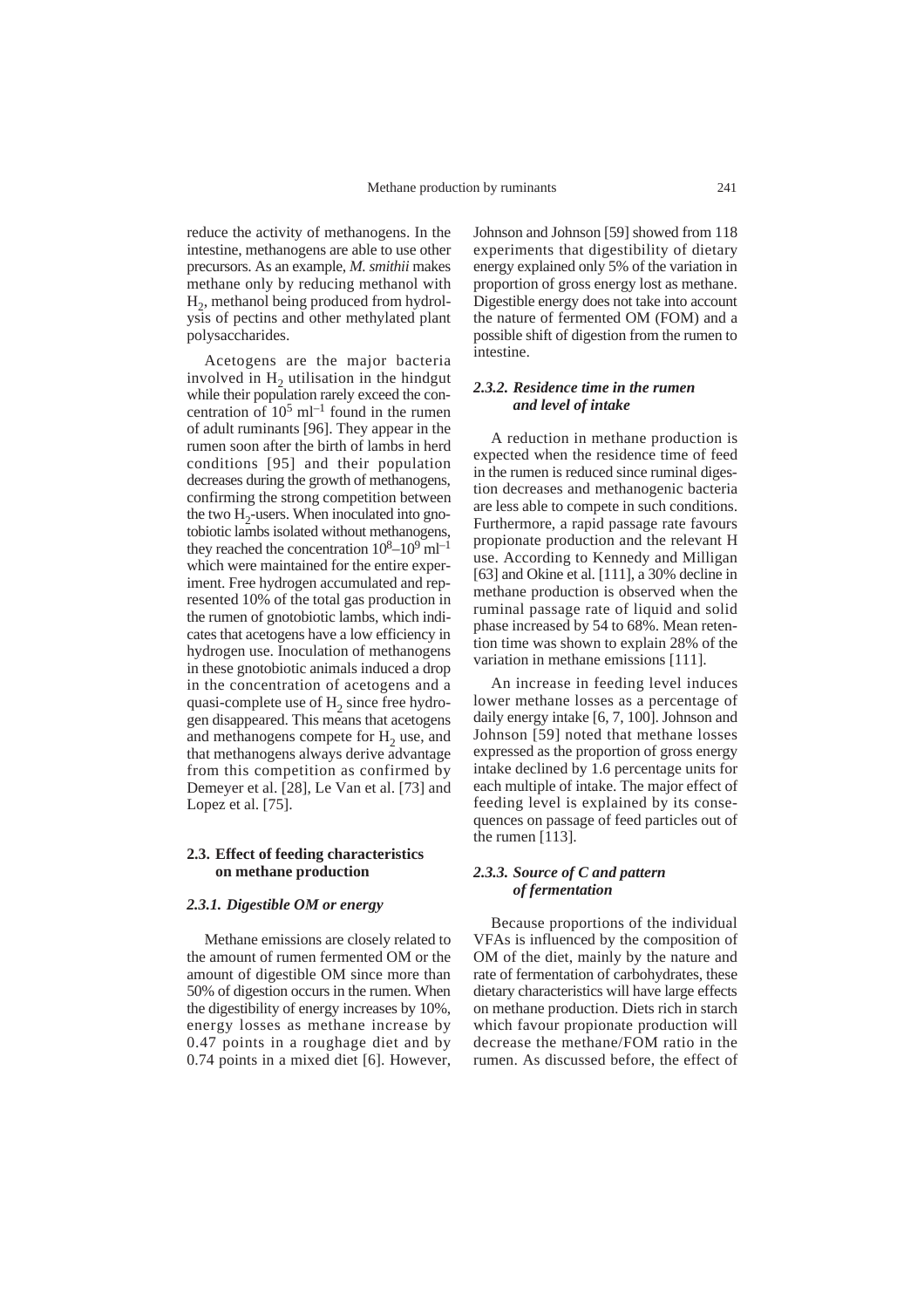such diets on ruminal pH can also explain the observed effect on methane emission. Conversely, a roughage-based diet will increase the ratio. As an example, the level of methane losses was 6–7 or 2–3% of energy intake when forages were fed at maintenance or when high grain concentrates were fed ad libitum respectively [59]. Some other feed characteristics can affect methane production. It increases when mature dried forages are fed [134] or when they are coarsely chopped rather than finely ground or pelleted [50, 99], and decreases when forages are preserved in ensiled form [99]. Because they stimulate the rumen degradation of plant cell walls, alkali-treatments of poor-quality forages have been shown to increase the amount of methane emissions [100].

# **3. MITIGATION SCENARIOS FOR METHANE EMISSIONS FROM RUMINANTS**

#### **3.1. Methane inhibition**

# *3.1.1. Direct inhibition*

Direct inhibition of methanogenesis by halogenated methane analogues and related compounds has been widely demonstrated in vitro [146] and some have been tested in vivo. Chloroform reduced methanogenesis in vitro and in vivo [3, 19], but is obviously not suitable for use in practice. Chloral hydrate, which is converted to chloroform in the rumen [114, 117], inhibited methane production in vivo [86] but lead to liver damage and death in sheep after prolonged feeding [70]. Amichloral (a hemiacetal of chloral and starch) appeared to be safer and increased liveweight gain in sheep [137], but unfortunately its antimethanogenic activity declined with prolonged feeding [21, 57]. Similarly the effects of trichloroacetamide and trichloroethyl adipate on ruminal methanogenesis were apparently transient [19, 20, 138]. The anti-methanogenic activity of bromochloromethane was also

reported to be transient [125], however May and colleagues [88, 89] suggested that a combination of bromochloromethane and α-cyclodextrin was more stable and capable of suppressing methane emissions in sheep and cattle over a prolonged period.

2-bromoethanesulfonic acid (BES), a bromine analogue of coenzyme F involved in methyl group transfer during methanogenesis, is a potent methane inhibitor [80, 156]. BES is a specific inhibitor of methanogens and does not appear to inhibit the growth of other bacteria [124, 128]. However, unfortunately when tested in vivo the inhibition in methanogenesis was transient suggesting that adaptation of the methanogenic population occurred [146].

Recently, 9,10-anthraquinone has been shown to inhibit methanogenesis by mixed rumen micro-organisms in vitro [43, 67] and to depress methane production in lambs over a 19 day period [67]. Garcia-Lopez et al. [43] speculated that 9,10-anthraquinone inhibited the reduction of methyl co-enzyme M to methane by uncoupling electron transfer in methanogenic bacteria.

# *3.1.2. Ionophores*

Inhibition of methane production is normally accompanied by an increase in propionate production, and a negative relationship between methanogenesis and propionate production has been clearly established in work on interspecies hydrogen transfer [157]. Ionophoric antibiotics such as monensin have been shown to depress methane production by mixed rumen microbes in vitro [145]. This decrease in methanogenesis is not due to a direct effect of the ionophores on methanogenic bacteria but rather results from a shift in bacterial population from gram positive to gram negative organisms with a concurrent shift in the fermentation from acetate to propionate [18, 104]. Van Nevel and Demeyer [146] found that in vivo monensin depressed methane production by 25% when averaged over 6 studies, however unfortunately some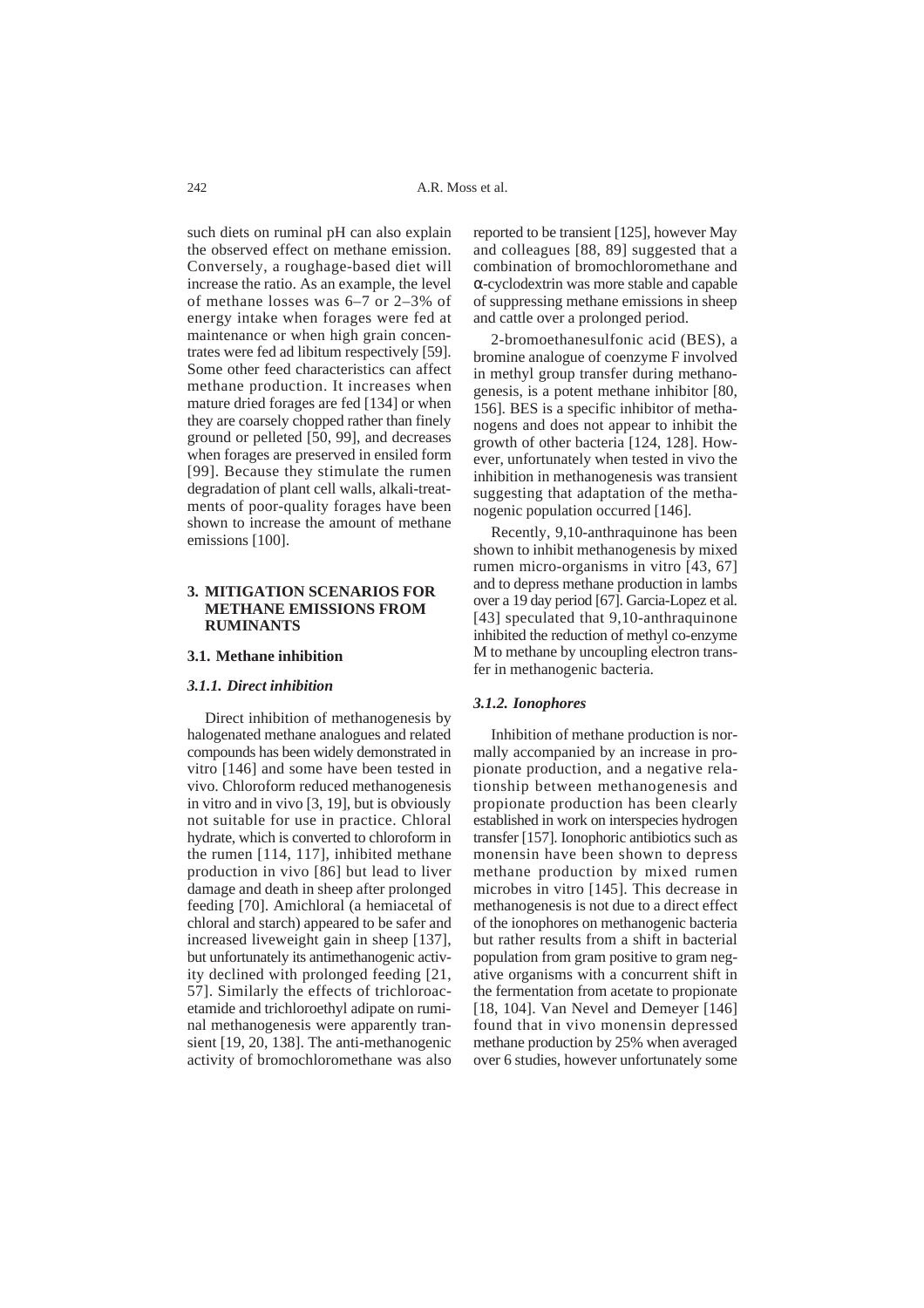long term in vivo trials have shown that the inhibition of methanogenesis by monensin did not persist [58, 122]. This appears to be in conflict with the observation that altered patterns of volatile fatty acid production persist in monensin treated animals during long term trials [118, 120]. The effect of salinomycin on methane production however seemed to be more persistent [149].

#### *3.1.3. Propionate enhancers*

Awareness over antibiotic residues in animal products and the threat of bacterial antibiotic resistance in the wider environment has lead to an increasing interest in alternatives to antibiotics as growth promoters. Martin has suggested that dicarboxylic organic acids such as malate may alter rumen fermentation in a manner similar to ionophores [79]. Lopez et al. [75] observed that when fumarate, a precursor of propionate, was added to rumen simulating fermentors, propionate production increased with a stoichiometric decrease in methane production. Ouda et al. [112] found that acrylate, an alternative precursor of propionate, also depressed methane production in rumen simulating fermentors, but to a lesser extent than an equimolar addition of fumarate. Asanuma et al. [1] also found fumarate depressed methane production in vitro and suggested that fumarate could be an economical feed additive in Japan. Malate, which is converted to propionate via fumarate, also stimulated propionate production and inhibited methanogenesis in vitro [83]. However Carro et al. [14] found that malate actually increased methane production in a rumen simulating fermentor, although this was largely explained by stimulation in fibre digestion and methane produced per unit of dry matter fermented actually fell. Malate failed to stimulate rumen propionate concentrations in the rumen of cattle and did not affect estimated methane production [85, 94] although malate did stimulate average daily gain in steers [85].

#### *3.1.4. Stimulation of acetogens*

An alternative strategy to reduce ruminal methanogenesis would be to re-channel substrates for methane production into alternative products. As noted above acetogenic bacteria, in the hindgut of mammals and termites, produce acetic acid by the reduction of carbon dioxide with hydrogen and reductive acetogensis acts as an important hydrogen sink in hindgut fermentation [27, 68]. Reductive acetogenesis occurs in the intestine of non-ruminants, sometimes along with methanogenesis and sometimes replacing methanogenesis [11, 34]. Bacteria carrying out reductive acetogenesis have been isolated from the rumen [44, 45, 95], but they are few in number, and attempts to increase acetogenesis have not been successful, largely because under rumen conditions the reductive acetogens have been unable to compete with the methanogenic archaea [28, 53, 107, 108]. Lopez et al. [74] found that acetogens depress methane production when added to rumen fluid in vitro and suggested that even if a stable population of acetogens could not be established in the rumen it might be possible to achieve the same metabolic activity using the acetogens as a daily fed feed additive.

#### *3.1.5. Methane oxidisers*

Global methane accumulation is the difference between methane production and methane oxidation. Methane oxidising bacteria have been isolated from a wide range of environments [47], including the rumen [132]. Studies with  ${}^{13}CH_4$  tracers suggest that oxidation of methane to  $CO<sub>2</sub>$  is of little quantitative importance in the rumen [142] but may be more important in the gut of pigs [49]. Valdes et al. [143] isolated a methane oxidising bacterium from the gut of young pigs which decreased methane accumulation when added to rumen fluid in vitro, however the validity of this approach in vivo has yet to be tested.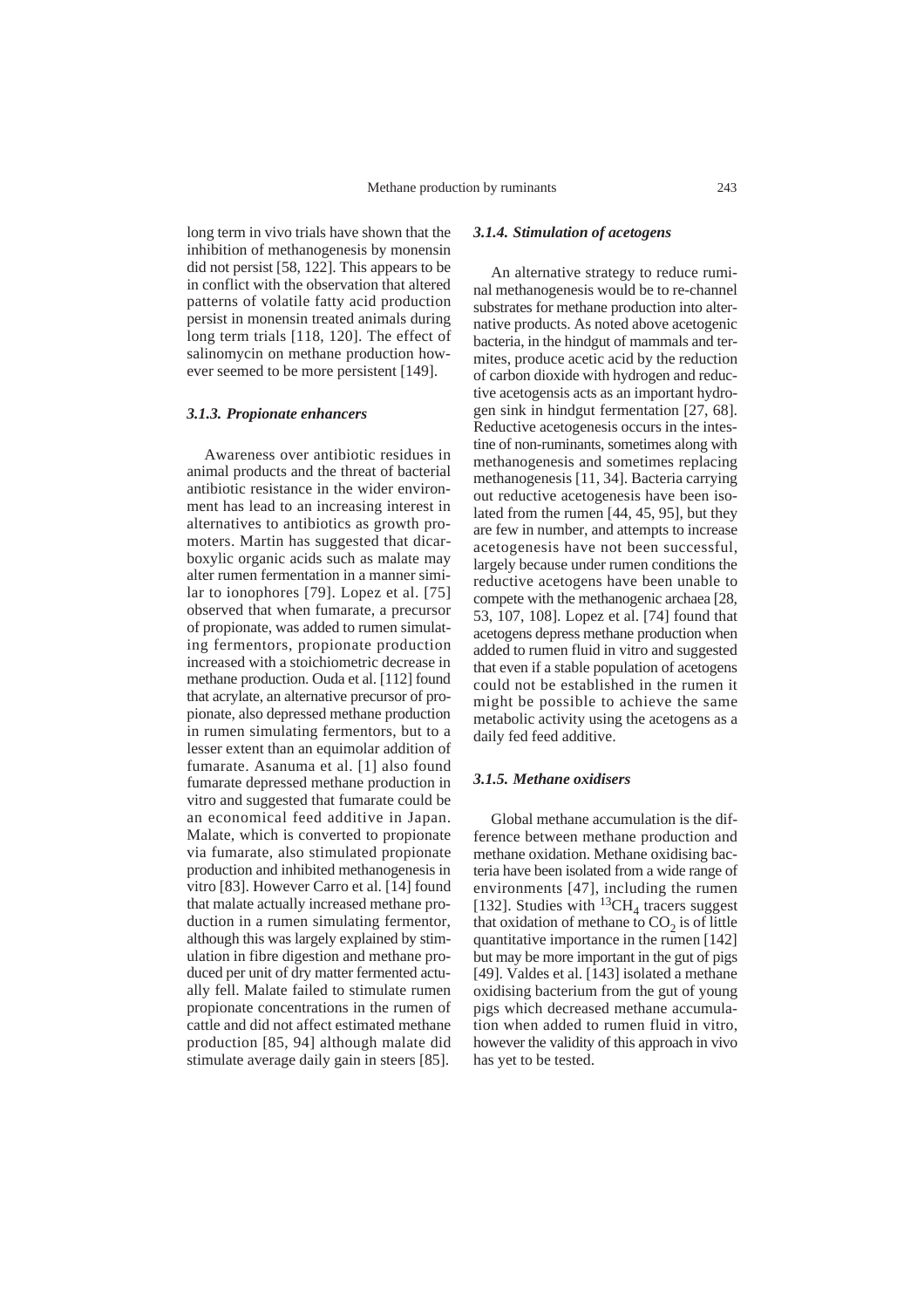#### *3.1.6. Defaunation*

Methanogenic bacteria have been observed on the exterior surface of rumen ciliate protozoa [148] and as endosymbionts within the ciliates [39]. Newbold et al. [105] estimated that methanogens associated with ciliate protozoa were responsible for between 9 and 25% of the methanogenesis in rumen fluid and the removal of protozoa from the rumen (defaunation) has been associated with decreases in methane production [141]. However these effects are apparently diet modulated with greater responses on high concentrate as opposed to high forage diets [140]. A variety of techniques to remove protozoa from the rumen have been tested experimentally, but none is used routinely, because of toxicity problems, either to the rest of the rumen microbial population or to the host animal [154]. Recently, there has been an increased interest in plant secondary metabolites for use as possible defaunating agents. In particular, saponin-containing plants show promise as a possible means of suppressing or eliminating protozoa in the rumen without inhibiting bacterial activity. Saponins are glycosides which apparently interact with the cholesterol present in eukaryotic membranes but not in prokaryotic cells [17]. A decrease in protozoal numbers was reported in the rumen of sheep infused with pure saponin [76] or fed saponin-containing plants [29, 102, 106, 109, 135, 136]. However, even if a practical on-farm method to remove protozoa from the rumen can be found, the effects of defaunation on methane emissions can not be considered in isolation. Rumen ciliate protozoa play an active role in ruminal fibre breakdown [22] and defaunation has been shown to adversely impact fibre digestion in the rumen [60]. However, protozoa also have a negative impact on animal productivity in that the engulfment and digestion of bacteria by protozoa [150] significantly lowers the flow of microbial protein leaving the rumen [60]. Thus the use of defaunation to decrease methane production from

ruminants would have to be balanced against the effects on fibre and protein metabolism in the rumen.

The inclusion of fat in ruminant diets depresses protozoal numbers [25, 52] and the use of lipids as a defaunating agent has been suggested [104]. Fat inclusion in the diet causes a marked decrease in methane production by rumen fluid, with the effect being at least partly governed by the fat source used [32, 78]. However, the effects of fat on methane production are not limited to those mediated via the rumen protozoa and lipids have been shown to inhibit methanogenesis even in the absence of rumen protozoa [13, 31], possibly due to the toxicity of long chain fatty acids to methanogenic bacteria [48, 116]. However, as with defaunation the effect of fat supplementation can not be viewed in isolation. Fat inclusion in the diet (particularly at levels above 5 g $\text{kg}^{-1}$  DM) can significantly inhibit fibre breakdown in the rumen [65, 77], and again the severity of the effect varies with the fat used [78].

# *3.1.7. Probiotics*

The most widely used microbial feed additives (live cells and growth medium) are based on *Saccharomyces cerevisiae* (SC) and *Aspergillus oryzae* (AO). Their effect on rumen fermentation and animal productivity are wide ranging and this has been reviewed by several authors [82, 103]. There is very limited information on their effect on methane production and all of this is in vitro. AO has been seen to reduce methane by 50% [41] which was directly related to a reduction in the protozoal population (45%). On the other hand, addition of SC to an in vitro system reduced the methane production by 10% initially, though this was not sustained [101]. In other experiments with AO and SC, an increase in methane production has been reported [81, 84], while Mathieu et al. [87] reported that SC addition did not affect methane in vivo. This suggests that more research is required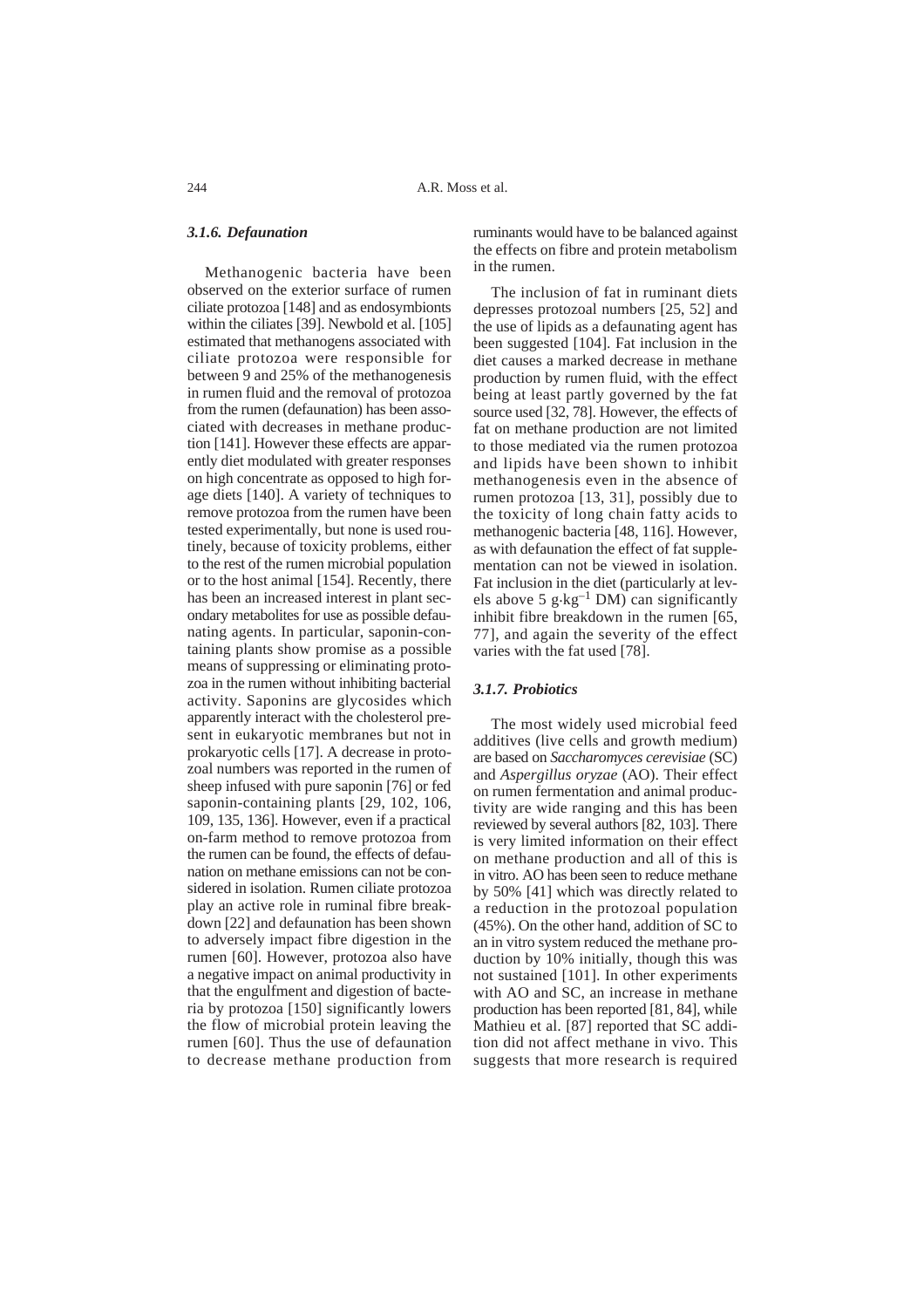before it can be concluded that yeast cultures or AO extracts decrease methane production in vivo.

# *3.1.8. Immunisation*

Baker [2] has proposed that it may be possible to immunise ruminants against their own methanogens with associated decreases in methane output. Shu et al. [127] have shown that such an approach can successfully reduce the numbers of *Streptococci* and *Lactobacilli* in the rumen.

#### **3.2. Increase in animal productivity**

The concept of increasing animal productivity to reduce methane emissions from ruminants is based on the maintenance of overall production output and as a result, increased production of useful product would mean methane production per unit product would decline. A reduction in total emissions of methane would only result if total output levels (e.g. total milk or beef produced) remained constant and livestock numbers were reduced. Possible options for increasing ruminant productivity are discussed in the following sections.

### *3.2.1. Diet type*

The type of feed offered to a ruminant can have a major effect on methane production. The forage to concentrate ratio of the ration has an impact on the rumen fermentation and hence the acetate:propionate ratio (declines with F:C ratio). It would therefore be expected that methane production would be less when high concentrate diets are fed [38]. Johnson and Johnson [59] reported a methane energy loss of 6 to 7% of gross energy intake when forages were fed at the maintenance plane of nutrition and this reduced to 2–3% when high grain concentrates (> 90%) were offered at near ad libitum intake levels. Moss et al. [100] found a similar effect when grass silage was supplemented with barley. Van Soest [147] indicated that a high grain diet and/or the

addition of soluble carbohydrates gave a shift in fermentation pattern in the rumen which give rise to a more hostile environment for the methanogenic bacteria in which passage rates are increased, ruminal pH is lowered and certain populations of protozoa, ruminal ciliates and methanogenic bacteria may be eliminated or inhibited. The work of Lana et al. [69] supports this theory confirming that low rumen pH regulates methane production.

### *3.2.2. Forage type and supplementation*

Supplementing forages whether of low or high quality, with energy and protein supplements, is well documented to increase microbial growth efficiency and digestibility (see Moss [99] for a review). Milk and meat production will increase as a result. The direct effect on methanogenesis is still variable and unclear, but indirectly, methane production per unit product will decline. The area was recently reviewed [99]. Increasing the level of non-structural carbohydrate in the diet (by 25%) would reduce methane production by as much as 20%, but this may result in other detrimental effects e.g. acidosis, laminitis, fertility problems. Also with the implementation of quotas for milk production in the EU, many producers are optimising milk production from home-grown forages in order to reduce feed costs. Supplementing poor quality forages and chemically upgrading them are good options for increasing productivity and in turn reducing methane emissions per unit product. Reductions of total emissions would only result if livestock numbers are reduced correspondingly.

Feeding of ruminants to optimise rumen and animal efficiency is a developing area and the efficient deployment of this information to all livestock producers would benefit the environment in terms of both methane and nitrogen emissions. This would lead to best practise information and would require good technology transfer. Many farmers within the EU have to pay for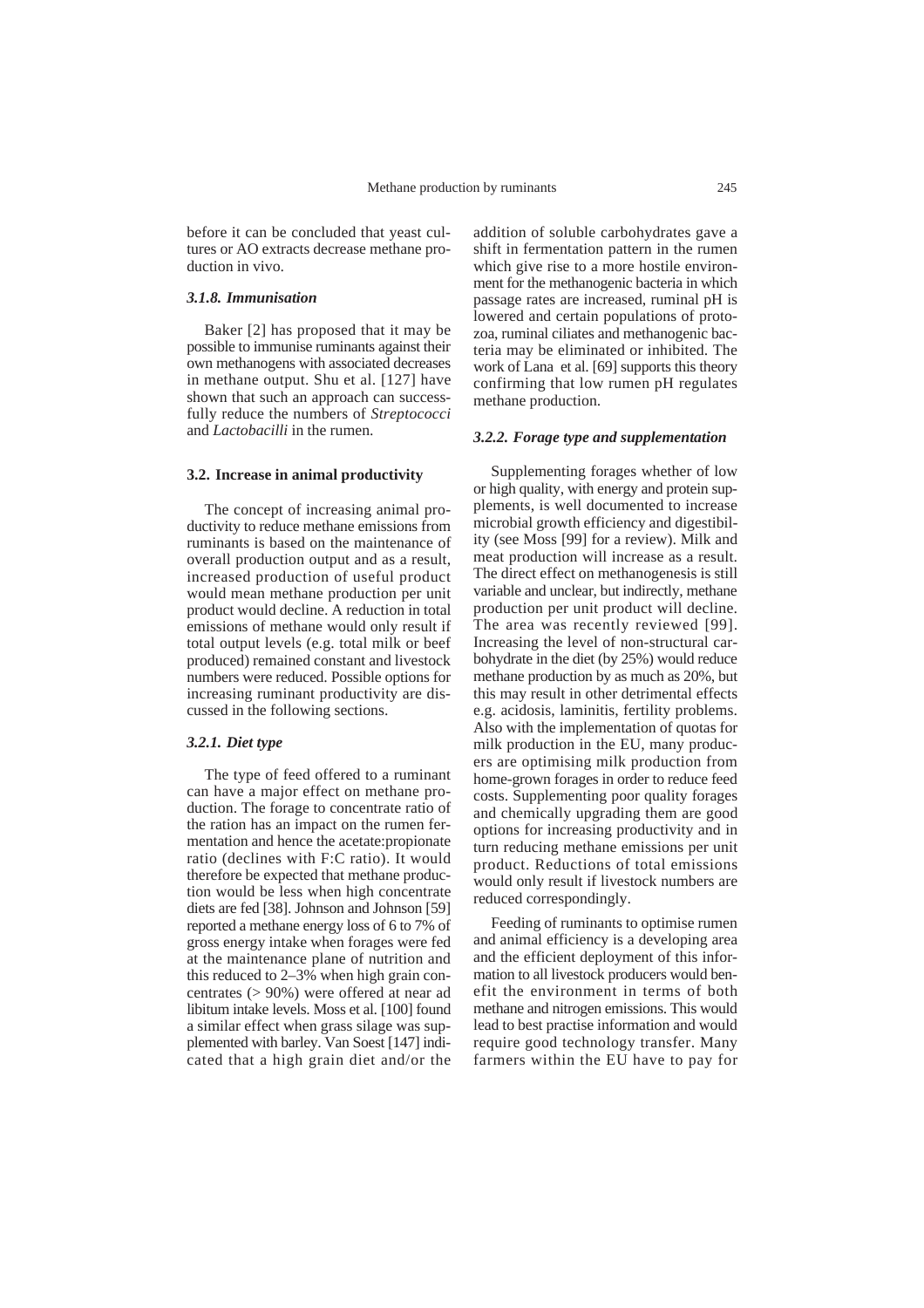unbiased nutritional advice. If this advice was freely available, there would likely be an increase in productivity and an improvement in the impact of emissions from livestock into the environment. For some of the more productive member states (e.g. Denmark and the Netherlands for milk production) this approach may not be so beneficial.

#### *3.2.3. High genetic merit dairy cows*

Improving the genetic merit of dairy cows has escalated in the last decade with the import of Holstein genetic material from US and Canada for use on the EU native dairy breeds. As a result, average national yields have increased. One of the major improvements is the ability of the cow to partition nutrients into milk preferentially to maintenance and/or growth. This has undoubtedly resulted in increased efficiency. The UK dairy herd has increased its average yield by 8.8% from 1995 to 1997 and the top 10% of herds are averaging 8351 litres per cow. There are additional benefits which include the following:

(i) a cow's lifetime production can be achieved in less lactations, therefore there are less maintenance costs e.g. lifetime production of 30 000 litres achieved as 5 lactations of 6 000 litres or 3 lactations of 10 000 litres;

(ii) a 100 cow herd producing average yield of 6 000 litres =  $6000001 \cdot y^{-1}$  or 60 cow herd producing 10 000 litres, therefore less cows to maintain;

(iii) less replacement heifers to maintain.

Kirchgessner et al. [64] suggested that increasing milk production of dairy cows from 5 000 to 10 000 litres milk annually would only increase methane production by 5% (i.e. from 110 to 135 kg methane per year). Leng [72] indicated that Holstein cattle fed a high quality ration would produce only about 15% as much methane per litre of milk as native Indian cattle on traditional feed.

This could reduce methane emissions by 20 to 30% through reduced numbers. The genetic merit of livestock within the EU is rapidly improving and this will undoubtedly bring with it increased efficiency. The management of these high genetic merit cows will also become more complex and the overall implementation of this may be stalled by animal welfare implications. High genetic merit cows can have increased problems with fertility, lameness, mastitis and metabolic disorders. All these issues will have to be addressed if genetic progress is to be successfully continued.

#### *3.2.4. Ionophores*

The use of ionophores gives rise to improved animal productivity (on average an 8% improvement in feed conversion efficiency [15]) and a possible direct reduction in methane production. This option is in use throughout the EU for beef animals only as its use is not permitted in dairy cows because the product requires a withdrawal period. Its effect is therefore impacting on less than 50% of the methane emissions. As with all measures that reduce methane production by increasing animal productivity, the benefit is only seen if animal numbers are reduced correspondingly.

The use of chemicals/antibiotics to increase animal productivity are increasingly becoming unpopular to the consumers of animal products. It is therefore envisaged that the use of ionophores to reduce methane production is not a sustainable option.

#### *3.2.5. Bovine somatotropin*

Bovine somatotropin (BST) is a genetically engineered metabolic modifier approved for use in some countries to enhance milk production from dairy cows. BST does not affect digestibility, maintenance requirements or the partial efficiency of milk synthesis, nor does it act directly on the mammary gland. BST affects mammary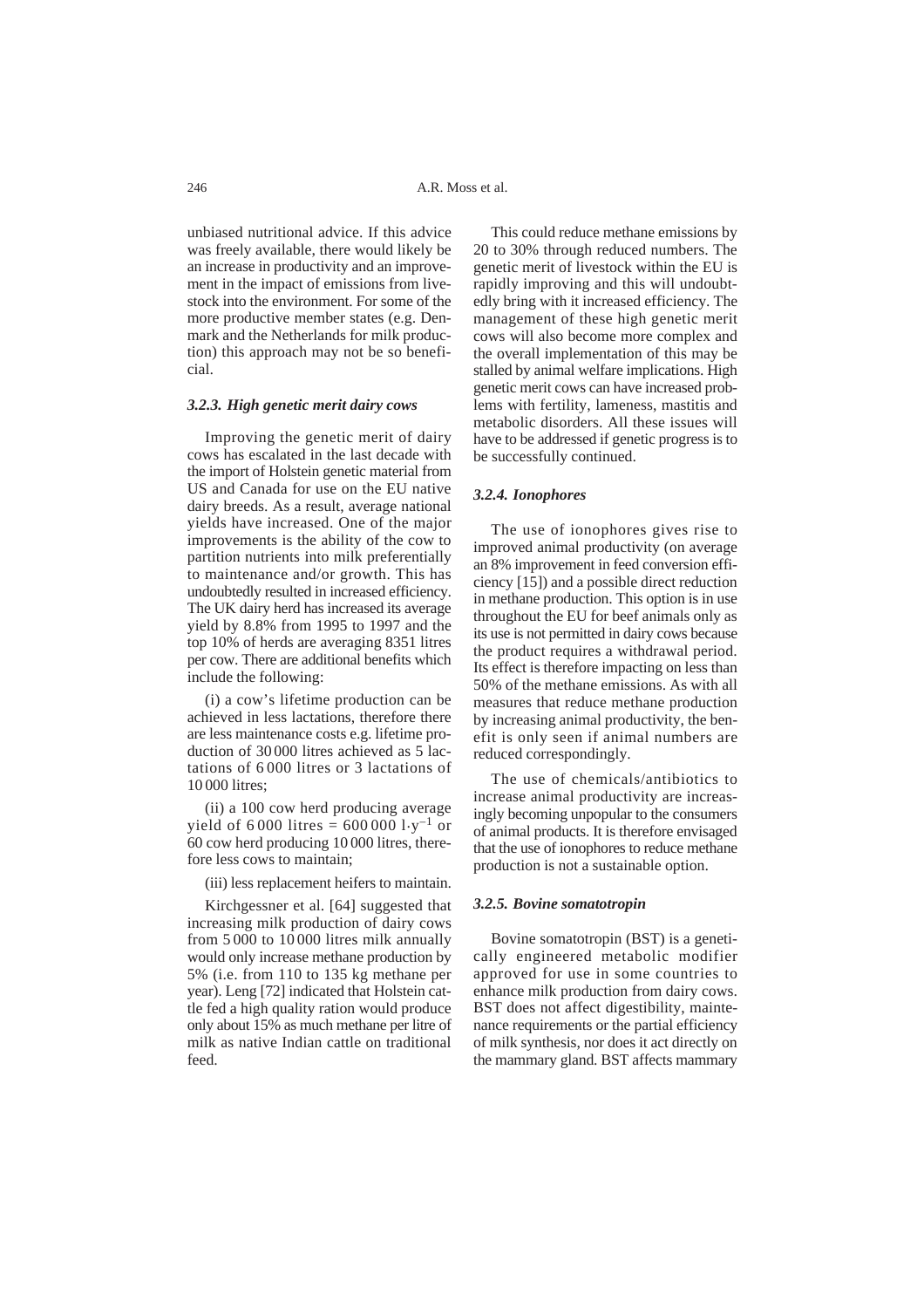tissue indirectly by its action on the liver and the kidney to stimulate production of insulin-like growth factors which act on the mammary gland to increase milk synthesis. Nutrients for increased milk yield are provided by increased intake and co-ordination of metabolism to increase supplies to the mammary gland of glucose, amino acids and fatty acids [16]. Given a 15% increase in productivity per animal, there would be a reduction in methane production per unit product. Again, this is not a popular consumer choice for enhancing animal productivity and is actually banned by all EU member states. It is therefore not worthy of pursuance.

#### *3.2.6. Probiotics*

As noted above the effect of yeast and fungal probiotics on methane production per se are variable. Responses to probiotics have been recorded in dairy cows and growing cattle. From an analysis of published results from more than 1000 cows, Wallace and Newbold [151] calculated that yeast culture stimulated milk yield by 7.8% and from 16 trials using growing cattle, they showed an average increase in liveweight gain of 7.5%. However, many producers are already apparently sceptical about the benefits of probiotics and there is a need to identify the dietary and management situations in which probiotics can give consistent production benefits.

#### **4. FUTURE PROSPECTS**

Atmospheric methane is currently increasing at a rate of about 30 to 40 Tg  $(10^{12} \text{ g})$  per year. Stabilising global methane concentrations at current levels would require reductions in methane emissions or increased sinks for methane of approximately the same amount. This reduction represents about 10% of current anthropogenic sources (of which ruminants contribute about 30%). This is much less than the

percentage reduction necessary to stabilise the other major greenhouse gases. Additionally, because methane has a shorter atmospheric lifetime and greater radiative absorption capacity than carbon dioxide, methane reduction strategies offer an effective means of slowing global warming in the near term.

Methane is an end-product of fermentation of carbohydrates in the rumen. The generation of this can be decreased by promoting a shift in fermentation toward propionate production, but cannot be eliminated completely without adverse effects on ruminant production. Increasing animal productivity seems to be the most effective means of reducing methane release in the short term. It must be borne in mind that this method is only successful if overall production remains constant. The means to achieve this increase in productivity have been discussed, but nearly all involve the increased use of feed containing higher quality/lower fibre sources of carbohydrate. However, the reason that ruminants are so important to mankind is that much of the world's biomass is rich in fibre and can be converted into high quality protein sources (i.e. meat and milk) for human consumption only by ruminants.

The most promising areas for future research for reducing methanogenesis are the development of new products/delivery systems for antimethanogenic compounds or alternative electron acceptors in the rumen and reduction in protozoal numbers in the rumen.

#### **REFERENCES**

- [1] Asanuma N., Iwamoto M., Hino T., Effect of the addition of fumarate on methane production by ruminal microorganisms in vitro, J. Dairy Sci. 82 (1999) 780–787.
- [2] Baker S.K., Method for improving utilization of nutrients by ruminant or ruminant like animals, International Patent, WO9511041, 1995.
- [3] Bauchop T., Inhibition of rumen methanogenesis by methane analogues, J. Bacteriol. 94 (1967) 171–175.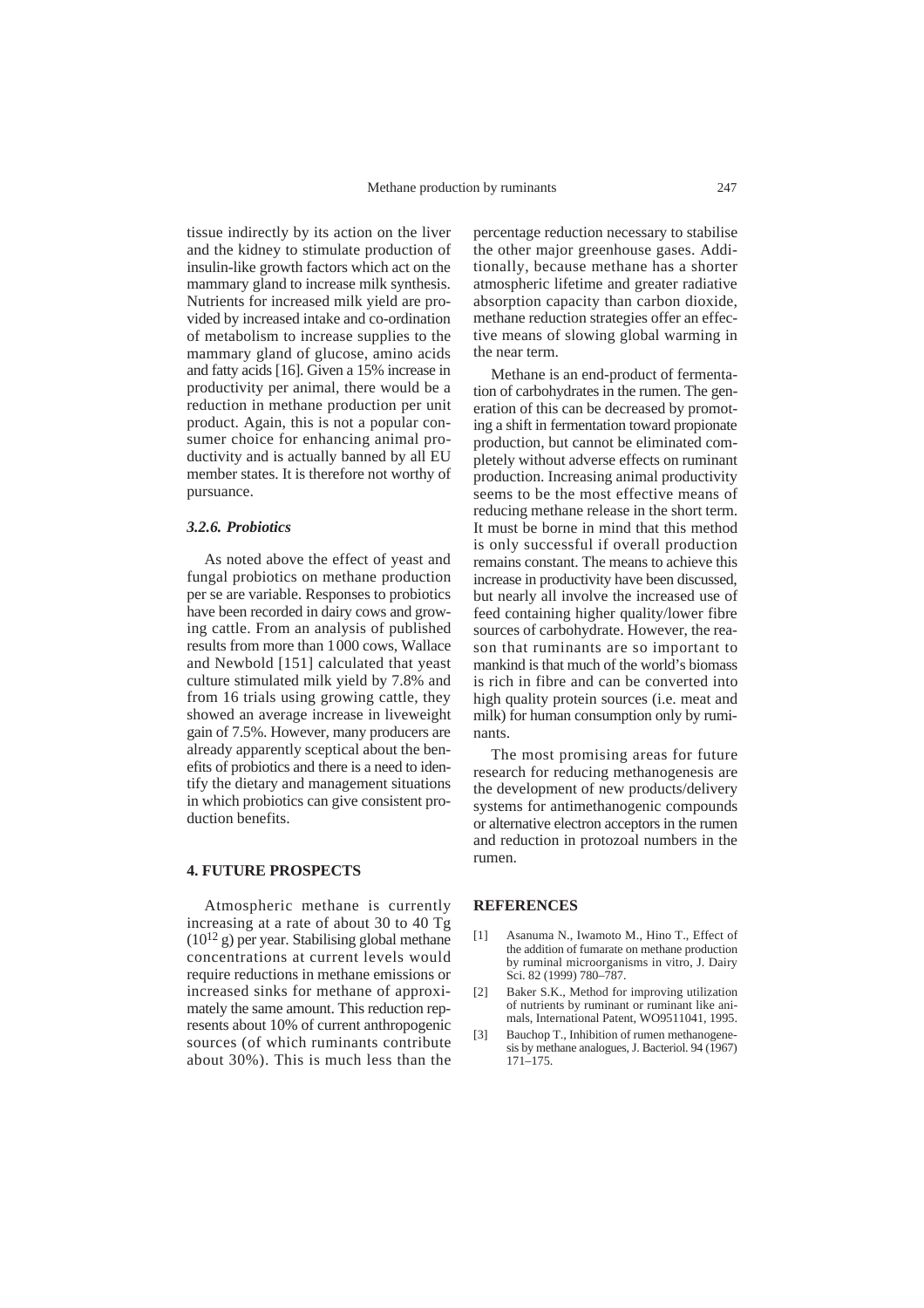- [4] Bauchop T., Mountfort D.O., Cellulose fermentation by a rumen anaerobic fungus in both the absence & the presence of rumen methanogens, Appl. Environ. Microbiol. 42 (1981) 1103–1110.
- [5] Benchaar C., Rivest J., Pomar C., Chiquette J., Prediction of methane production from dairy cows using existing mechanistic models and regression equations, J. Anim. Sci. 76 (1998) 617–627.
- [6] Blaxter K.L., Clapperton J.L., Prediction of the amount of methane produced by ruminants, Brit. J. Nutr. 19 (1965) 511–522.
- [7] Blaxter K.L., Wainman F.W., The utilisation of food by sheep and cattle, J. Agric. Sci. 57 (1961)  $419 - 425$
- [8] Bolle H.J., Seiler W., Bolin B., Other greenhouse gases & aerosols. Trace gases in the atmospheres, in: Bolin B., Döös B.O.R., Jäger J., Warrick R.A. (Eds.), The Greenhouse Effect, Climatic Change & Ecosystems (SCOPE 29), Chichester: Wiley & Sons, 1986, pp.157–203.
- [9] Bonhomme A., Contribution à l'étude de la physiologie des ciliés entodiniomorphes endocommensaux des ruminants et des équidés, Thèse de l'Université de Reims, n° d'ordre 7923, 1973, 127 p.
- [10] Breton A., Dusser M., Gaillard-Martinie B., Guillot J., Millet L., Prensier G., Piromyces rhizinflata nov. Sp., a strictly anaerobic fungus from faeces of the saharan ass; a morphological, metabolic & ultrastructural study, FEMS Microbiol. Lett. 82 (1991) 1–8.
- [11] Breznak J.A., Kane M.D., Microbial H2/CO2 acetogenesis in animal guts: nature and nutritional significance, FEMS Microbiol. Rev. 87 (1990) 309–314.
- [12] Breznak J.A., Switzer J.M., Acetate synthesis from H2 plus CO2 by termite gut microbes, Appl. Environ. Microbiol. 52 (1986) 623–630.
- [13] Broudiscou L., van Nevel C.J., Demeyer D.I., Incorporation of soya oil hydrolysate in the diet of defaunated or refaunated sheep: effect on rumen fermentation in vitro, Arch. Tierernahr. 40 (1990) 329–337.
- [14] Carro M.D., Lopez S., Valdes C., Ovejero F.J., Effect of D.L-malate on mixed ruminal microorganism fermentation using the rumen simulation technique (RUSITEC), Anim. Feed Sci. Technol. 79 (1999) 279–288.
- [15] Chalupa W., Manipulation of rumen fermentation, in: Haresign W., Cole D.J.A. (Eds.), Recent Developments in Ruminant Nutrition 2, Butterworths, London, 1988, pp. 1–18.
- [16] Chalupa W., Galligan D.T., Ferguson J.D., Nutrition, biotechnology will allow for industry advances, Feedstuffs 14 (1994) 15-17.
- [17] Cheeke P.R., Natural toxicants in feeds, forages, poisonous plants, Interstate Publishers, Inc. Danville, Illnois, 1998.
- [18] Chen M., Wolin M.J., Effect of monensin & lasalocid-sodium on the growth of methanogenic & rumen saccharolytic bacteria, Appl. Environ. Microbiol. 38 (1979) 72–77.
- [19] Clapperton J.L., The effect of trichloroacetamide chloroform & linseed oil given into the rumen of sheep on some of the end products of rumen digestion, Brit. J. Nutr. 32 (1974) 155–161.
- [20] Clapperton J.L., The effect of a methane-suppressing compound trichloroethyl adipate on rumen fermentation and the growth of sheep, Anim. Prod. 24 (1977) 169–181.
- [21] Cole N.A., McCroskey J.E., Effects of hemiacetal of chloral and starch on the performance of beef steers, J. Anim. Sci. 41 (1975) 1735– 1741.
- [22] Coleman G.S., The distribution of carboxymethyl cellulase between fractions taken from the rumens of sheep containing no protozoa or one of five different protozoal populations, J. Agric. Sci. (Camb.) 106 (1986) 121–127.
- [23] Crutzen P.J., Methane's sinks & sources, Nature 350 (1991) 380-381.
- [24] Crutzen P.J., The role of methane in atmospheric chemistry and climate, in: Engelhardt W.V., Leonhard-Marek S., Breves G., Giesecke D. (Eds.), Ruminant physiology: Digestion, metabolism, growth and reproduction, Proceedings of the Eighth International Symposium on Ruminant Physiology, Ferdinand Enke Verlag , Stuttgart, 1995, pp. 291–316.
- [25] Czerkawski J.W., Christie W.W., Breckenridge G., Hunter M.L., Changes in rumen metabolism of sheep given increasing amounts of linseed oil in their diet, Brit. J. Nutr. 34 (1995) 25–44.
- Demeyer D.I., Quantitative aspects of microbial metabolism in the rumen and hindgut, in: Jouany J.P. (Ed.), Rumen Microbial Metabolism & Ruminant Digestion, INRA Éditions, Science Update, Paris, 1991, pp. 217–237.
- [27] Demeyer D.I., De Graeve K., Differences in stoichiometry between rumen and hindgut fermentation, J. Anim. Physiol Anim. Nutr. 22 (1991) 50–61.
- [28] Demeyer D.I., Fiedler D., De Graeve K.G., Attempted induction of reductive acetogenesis into the rumen fermentation in vitro, Reprod. Nutr. Dev. 36 (1996) 233–240.
- [29] Diaz A., Avendan O.M., Escobar A., Evaluation of Spinadus saponaria as a defaunating agent & its effects on different ruminal digestion parameters, Livest. Res. Rural Dev. 5 (1994)  $1 - 10$ .
- [30] Dijkstra J., Neal H.D., Beever D., France J., Simulation of nutrient digestion, absorption & outflow in the rumen: model description, J. Nutr. 122 (1992) 2239–2256.
- [31] Dohme F., Machmuller A., Estermann B.L., Pfister P., Wasserfallen A., Kreuzer M., The role of the rumen ciliate protozoa for methane suppression caused by coconut oil, Lett. Appl. Microbiol. 29 (1999) 187–193.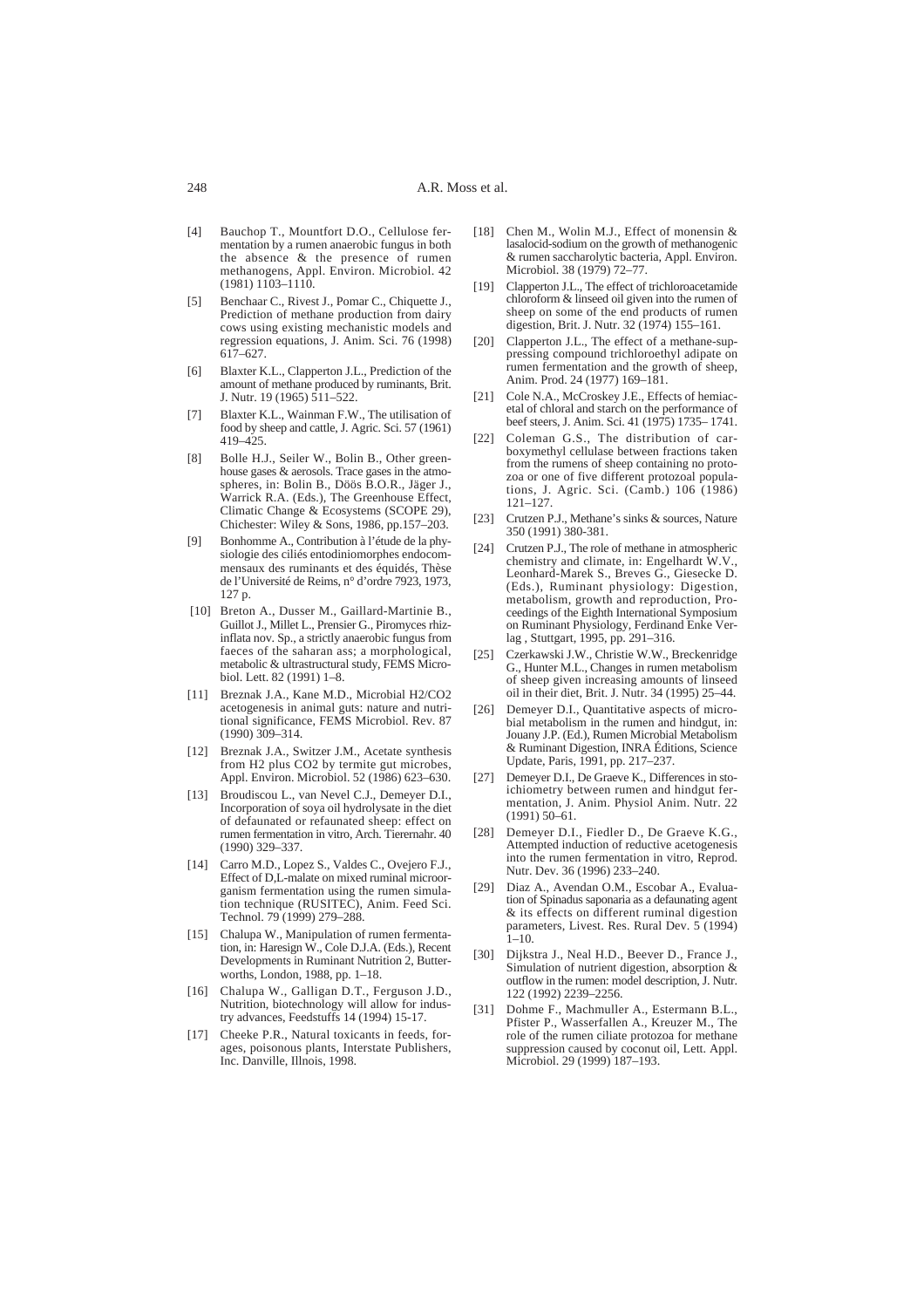- [32] Dong Y., Bae H.D., McAllister T.A., Mathison G.W., Cheng K.J., Lipid-induced depression of methane production  $\&$  digestibility in the artificial rumen system (RUSITEC), Can. J. Anim. Sci. 77 (1997) 269–278.
- [33] Drake H.L., Introduction to acetogenis, in: Drake H.L. (Ed.), Acetogenis, Chapman & Hall, New York, London, 1994, pp. 3–60.
- [34] Durand M., Bernalier A., Reductive acetogenesis in animal and human gut, in: Cummings J.H., Rombeau J.L., Sakata T. (Eds.), Physiological and Clinical Aspects of Short-chain Fatty Acids, Cambridge University Press, Cambridge, 1995, pp. 57–72.
- [35] Duxbury J.M., Mosier A.R., Status and issues concerning agricultural emissions of greenhouse gases, in: Kaiser H.M., Drennen T.W. (Eds.), Agricultural Dimensions of Global Climate Change, St. Lucie Press, Delray Beach, FL, 1993, pp. 229–258.
- [36] Duxbury J.M., Harper L.A., Mosier A.R., Contributions of agroecosystems to global climate change, in: Harper L.A., Mosier A.R., Duxbury J.M., Rolston D.E. (Eds.), Agroecosystem Effects on Radiatively Important Trace Gases & Global Climate Change, ASA Special Publication No. 55, American Society of Agronomy, Madison, WI, 1993, pp. 1–18.
- [37] Erfle J.D., Sauer F.D., Mahadevan S., Energy metabolism in rumen microbes, in: Milligan L.P., Grovum W.L., Dobson A. (Eds.), Control of Digestion and Metabolism in Ruminants, Prentice Hall, Englewood Cliffs, New Jersey, 1986, pp. 81–99.
- [38] Fahey G.C., Berger L.L., Carbohydrate nutrition in ruminants, in: Church D.C. (Ed.), The ruminant animal: Digestive Physiology and Nutrition, Prentice Hall, Englewood Cliffs, New Jersey, 1988, pp. 269–297.
- [39] Finlay B.J., Esteban G., Clarke K.J., Williams A.G., Embley T.M., Hirt RR., Some rumen ciliates have endosymbiotic methanogens, FEMS Microbiol. Lett. 117 (1994) 157–162.
- [40] Fonty G., Williams A.G., Bonnemoy F., Morvan B., Withers S.E., Gouet P., Effect of Methanobrevibacter sp MF1 inoculation on glycoside hydrolase and polysaccharide depolymerase activities, wheat straw degradation and volatile fatty acid concentrations in the rumen of gnotobiotically-reared lambs, Anaerobe 3 (1997) 383– 389.
- [41] Frumholtz P.P., Newbold C.J., Wallace R.J., Influence of Aspergillus oryzae fermentation extract on the fermentation of a basal ration in the rumen simulation technique (Rusitec), J. Agric. Sci. (Camb.) 113 (1989) 169–172.
- [42] Fung I., John J., Lerner J., Matthews E., Prather M., Steele L.P., Fraser P.J., Three dimensional model synthesis of the global methane cycle, J. Geophys. Res. D7 (1991) 13033–13065.
- [43] Garcia-Lopez P.M., Kung L. Jr., Odom J.M.I., In vitro inhibition of microbial methane production by 9,10- anthraquinone, J. Anim. Sci. 74 (1996) 2276–2284.
- [44] Genther B.R.S., Davis C.L., Bryant M.P., Features of rumen and sewage sludge strains of Eubacterium limosum, a methanol and H2/CO2 utilizing species, Appl. Environ. Microbiol. 42  $(1981)$   $12-19$ .
- [45] Greening R.C., Leedle J.A.Z., Enrichment and isolation of Acetitomaculum ruminis, gen. nov., sp. nov.: acetogenic bacteria from the bovine rumen, Arch. Microbiol. 151 (1989) 399–406.
- [46] Gribbin J., The greenhouse effect, New Scientist 120 (1988) 1–4.
- [47] Hanson S., Distribution in nature of reduced one carbon compounds and microbes that utilize them, in: Murrell J.C., Dalton H. (Eds.), Methane and Methanol Utilizers, Plenum Press, New York, 1992, pp. 1–22.
- [48] Henderson C., The effects of fatty acids on pure cultures of rumen bacteria, J. Agric. Sci. (Camb.) 81 (1973) 107–112.
- [49] Hillman K., van Wyk H., Milne E., Stewart C.S., Fuller M.F., Oxidation of methane by digesta from the porcine ileum and colon, Society for General Microbiology (Golden Jubilee) meeting, University of Bath, April 1995, Abstracts booklet, 1995, p. 24.
- [50] Hironaka R., Mathison G.W., Kerrigan B.K., Vlach I., The effect of pelleting of alphalpha hay on methane production and digestibility by steers, Sci. Total Environ. 180 (1996) 221–227.
- [51] Ianotti E.L., Kafkewitz D., Wolin M.J., Bryant M.P., Glucose fermentation products of Ruminococcus albus in continuous culture with Vibrio succinogenes: changes caused by interspecies transfer of H2, J. Bacteriol. 114 (1973) 1231–1240.
- [52] Ikwuegbu O.A., Sutton J.D., The effect of varying the amount of linseed oil supplementation on rumen metabolism in sheep, Brit. J. Nutr. 48 (1982) 365–375.
- [53] Immig I., Demeyer D., Fiedler D., Van Nevel C., Mbanzamihigo I., Attempts to induce reductive acetogenesis into a sheep rumen, Arch. Anim. Nutr. 49 (1996) 363–370.
- [54] IPCC, Climate Change: The IPPC Impact Assessment, Canberra, Australia, Australian Government Publishing Service, 1990.
- [55] IPCC, Climate Change: The Supplementary Report to the Scientific Assessment [Houghton J.T., Callander B.A., Varney S.K. (editors)], Cambridge, Cambridge University Press, 1992.
- [56] Isserman K., Territorial, continental and global aspects of C, N, P and S emissions from agricultural ecosystems, in NATO Advanced Res. Workshop (ARW) on Interactions of C, N, P and S Biochemical cycles, Springer-Verlag, Heidelberg, 1992.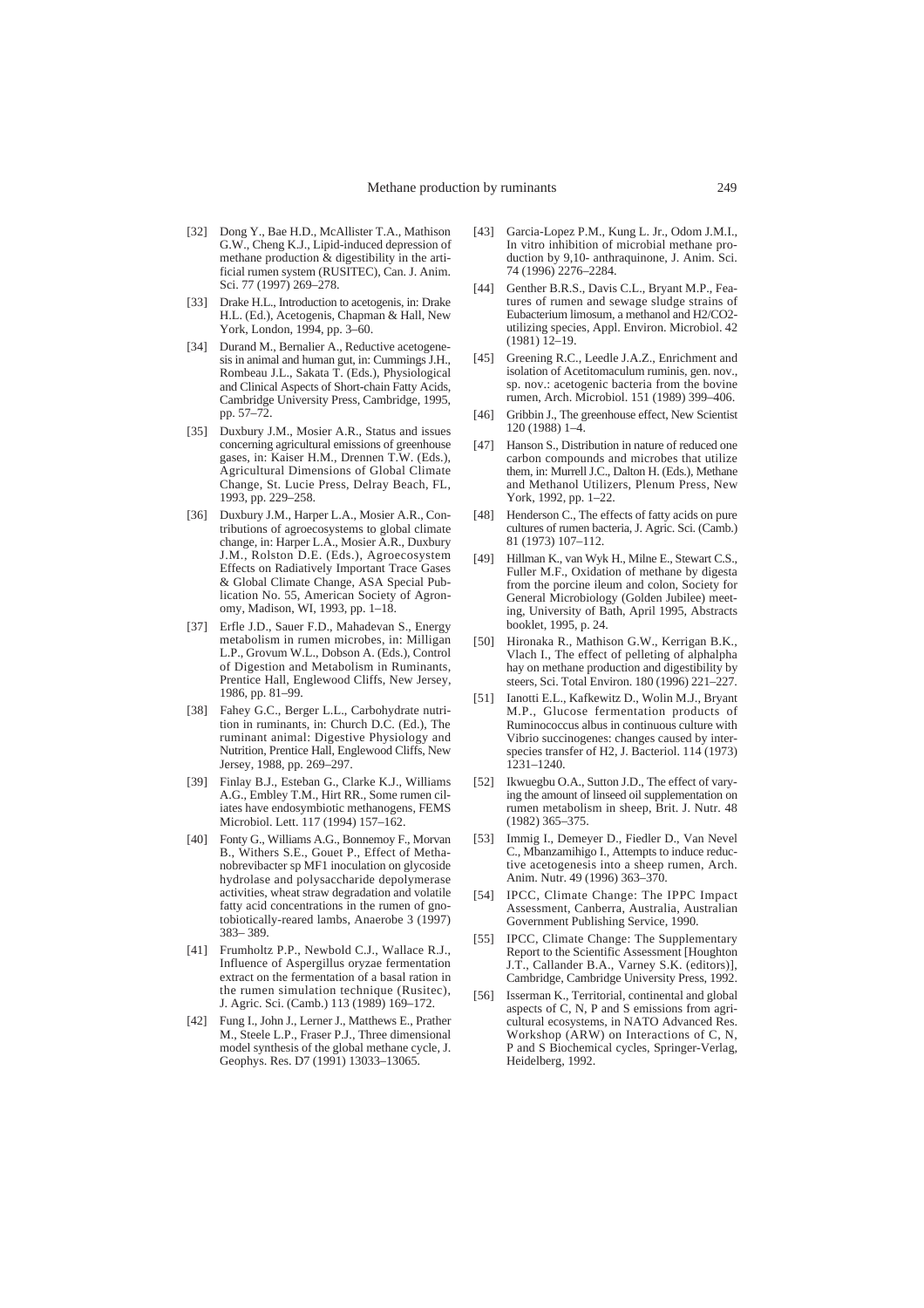- [57] Johnson D.E., Adaptational responses in nitrogen and energy balance of lambs fed a methane inhibitor, J. Anim. Sci. 38 (1974) 154–157.
- [58] Johnson D.E., Hill T.M., Carmean B.R., Lodman D.W., Ward G.M., New perspectives on ruminant methane emissions, in: Wenk C., Boessinger M. (Eds.), Energy Metabolism of Farm Animals, ETH Zurich, Switzerland, 1991, pp. 376–379.
- [59] Johnson K.A., Johnson D.E., Methane emissions from cattle, J. Anim. Sci. 73 (1995) 2483–2492.
- [60] Jouany J.P., Ushida K., The role of protozoa in feed digestion, Asian Aust. J. Anim. Sci. 12 (1999) 113–128.
- [61] Julliand V., Microbiology of the equine hindgut, in: Proceedings of the 1st European Conference on the Nutrition of Horse, Hanover, 1992, pp. 42–47.
- [62] Keller M., Mitre M.E., Stallard R.F., Consumption of atmospheric methane in soils of Central Panama: Effects of agricultural development, Global Biogeochem. Cycles 4 (1990)  $21 - 27$
- [63] Kennedy P.M., Milligan L.P., Effects of cold exposure on digestion, microbial synthesis and nitrogen transformation in sheep, Brit. J. Nutr. 39 (1978) 105.
- [64] Kirchgessner M., Windisch W., Muller H.L., Nutritional factors for the quantification of methane production, in: Engelhardt W.V., Leonhard-Marek S., Breves G., Giesecke D. (Eds.), Ruminant physiology: Digestion, metabolism, growth and reproduction, Proceedings of the Eighth International Symposium on Ruminant Physiology, Ferdinand Enke Verlag, Stuttgart, 1995, pp. 333–348.
- [65] Kowalcyzck J., Ørskov E.R., Robinson J.J., Stewart C.S., Effect of fat supplementation on voluntary food intake and rumen metabolism in sheep, Brit. J. Nutr. 37 (1977) 251–257.
- [66] Krumholz L.R., Forsberg C.W., Veira D.M., Association of methanogenic bacteria with rumen protozoa, Can. J. Microbiol. 29 (1983) 676–680.
- [67] Kung L. Jr., Hession A.O., Bracht J.P., Inhibition of sulfate reduction to sulfide by 9,10 anthraquinone in in vitro ruminal fermentations, J. Dairy Sci. 81 (1998) 2251–2256.
- [68] Lajoie S.F., Bank S., Miller T.L., Wolin M.J., Acetate production from hydrogen & 13C carbon dioxide by the microflora of human faeces, Appl. Environ. Microbiol. 54 (1988) 2723–2727.
- [69] Lana R.P., Russell J.B., Van Amburgh M.E., The role of pH in regulating methane and ammonia production, J. Anim. Sci. 76 (1998) 2190–2196.
- [70] Lanigan G.W., Payne A.L., Peterson J.E., Antimethanogenic drugs and heliotropium europaeum poisoning in penned sheep, Aust. J. Agric. Res. 29 (1978) 1281–1291.
- [71] Leedle J.A.Z., Greening R.C., Postprandial changes in methanogenic and acidogenic bacteria in the rumen of steers fed high- or low-forage diets once daily, Appl. Environ. Microbiol. 54 (1988) 502–506.
- [72] Leng R.A., Improving Ruminant Production and Reducing Methane Emissions from Ruminants by Strategic Supplementation, United States Environmental Protection Agency, Office of Air and Radiation, Washington  $(D.C.)$ , 1991, 105 p.
- [73] Le Van T.D., Robinson J.A., Ralph J., Greening R.C., Smolenski W.J., Leedle J.A.Z., Schaefer D.M., Assessment of reductive acetogenesis with indigenous ruminal bacterium populations and Acetitoculum ruminis, Appl. Environ. Microbiol. 64 (1998) 3429-3436.
- [74] Lopez S., McIntosh F.M., Wallace R.J., Newbold C.J., Effect of adding acetogenic bacteria on methane production by mixed rumen microorganisms, Anim. Feed Sci. Technol. 78  $(1999)$  1–9.
- [75] Lopez S., Valdes C., Newbold C.J., Wallace R.J., Influence of sodium fumarate on rumen fermentation in vitro, Brit. J. Nutr. 81 (1999) 59–64.
- [76] Lu C.D., Jorgensen N.A., Alfalfa saponines affect site and extent of nutrient digestion in ruminants, J. Nutr. 117 (1987) 319–327.
- [77] Machmuller A., Kreuzer M., Methane suppression by coconut oil & associated effects on nutrient & energy balance in sheep, Proc. Soc. Nutr. Physiol. 6 (1997) 65–72.
- [78] Machmuller A., Ossowski D.A., Wanner M., Kreuzer M., Potential of various fatty feeds to reduce methane release from rumen fermentation in vitro (Rusitec), Anim. Feed Sci. Technol. 77 (1998) 117–130.
- [79] Martin S.A., Manipulation of ruminal fermentation with organic acids: a review, J. Anim. Sci. 76 (1998) 3123–3132.
- [80] Martin S.A., Macey J.M., Effects of monensin, pyromellitic diimide and 2-bromoethanesulfonic acid on rumen fermentation in vitro, J. Anim. Sci. 60 (1985) 544–550.
- [81] Martin S.A., Nisbet D.J., Effects of Aspergillus oryzae fermentation extract on fermentation of amino acids, bermudagrass and starch by mixed ruminal micro-organisms in vitro, J. Anim. Sci. 68 (1990) 2142–2149.
- [82] Martin S.A., Nisbet D.J., Effects of direct fed microbials on rumen microbial fermentation, J. Dairy Sci. 75 (1992) 1736–1744.
- [83] Martin S.A., Streeter M.N., Effect of malate on in vitro mixed ruminal microorganism fermentation, J. Anim. Sci. 73 (1995) 2141–2145.
- [84] Martin S.A., Nisbet D.J., Dean R.G., Influence of a commercial yeast supplement on the in vitro ruminal fermentation, Nutr. Rep. Int. 40 (1989) 395–403.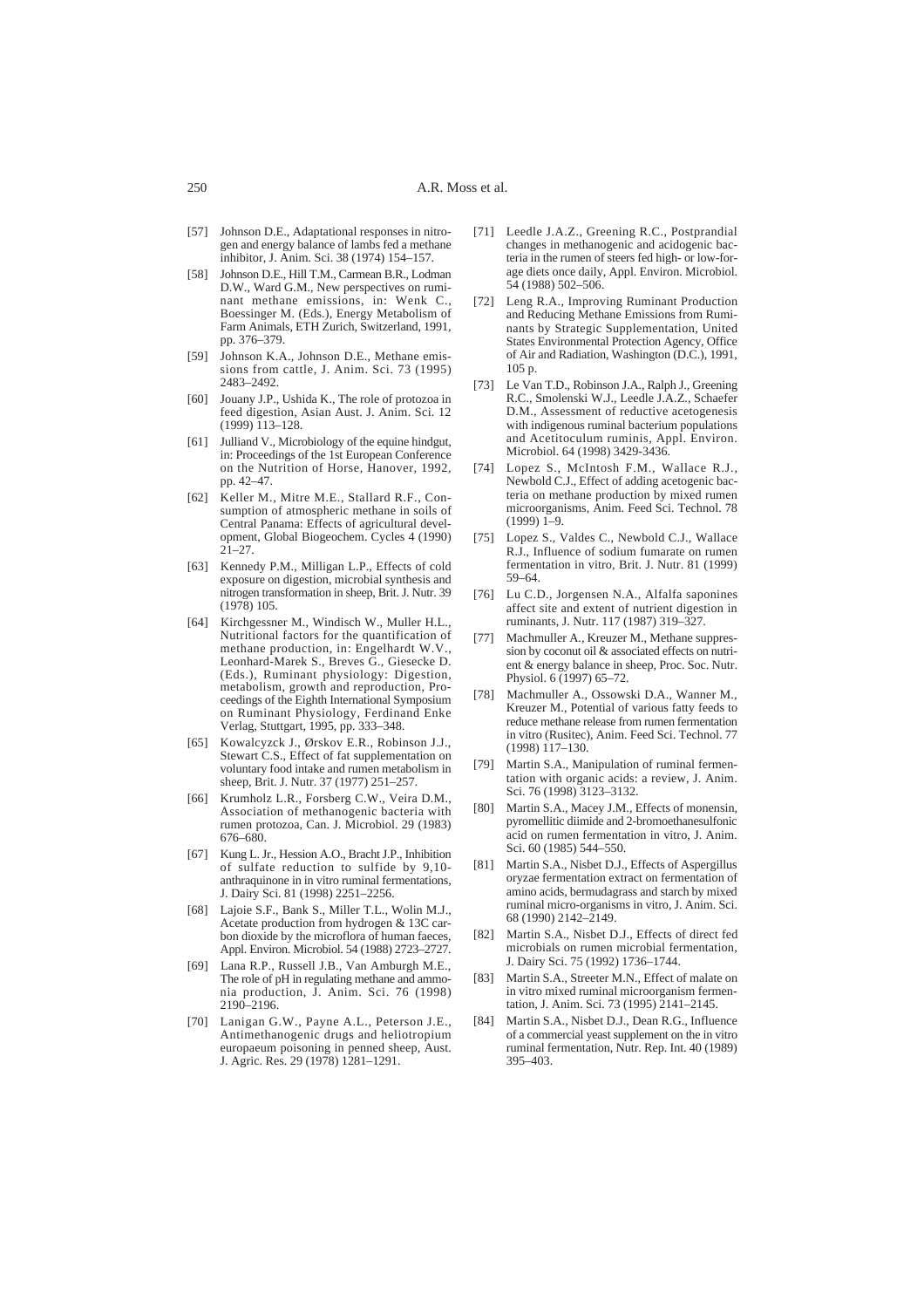- [85] Martin S.A., Streeter M.N., Nisbet D.J., Hill G.M., Willamns S.E., Effects of DL-malate on ruminal metabolism and performance of cattle fed a high-concentrate diet, J. Anim. Sci. 77 (1999) 1008–1015.
- [86] Mathers J.C., Miller E.L., Some effects of chloral hydrate on rumen fermentation & digestion in sheep, J. Agric. Sci. (Camb.) 99 (1982) 215–224.
- [87] Mathieu F., Jouany J.P., Senaud J., Bohatier J., Berthin G., Mercier M., The effect of Saccharomyces cerevisiae and Aspergillus orizae on fermentations in the rumen of faunated and defaunated sheep; protozoal and probiotic interactions, Reprod. Nutr. Dev. 36 (1996) 271–287.
- [88] May C., Payne A.L., Stewart P.L., Edgar J.A., A delivery system for agents, International Patent Application, PCT/AU95/00733, 1995.
- [89] McCrabb G.J., Berger K.T., Magner T., May C., Hunter R.A., Inhibiting methane production in Brahman cattle by dietary supplementation with a novel compound & the effects on growth, Aust. J. Agric. Res. 48 (1997) 323–329.
- [90] Migeotte M.J., Spectroscopic evidence of methane in the earth's atmosphere, Phys. Rev. 73 (1948) 519–520.
- [91] Miller T.L., Ecology of methane production and hydrogen sinks in the rumen, in: Engelhardt W.V., Leonhard-Marek S., Breves G., Giesecke D. (Eds.), Ruminant Physiology: Digestion, Metabolism, Growth and Reproduction, Ferdinand Enke Verlag, Stuttgart, 1995, pp. 317–331.
- [92] Miller T.L., Wolin M.J., Formation of hydrogen and formate by Ruminococcus albus, J. Bacteriol. 116 (1973) 836–846.
- [93] Miller T.L., Wolin M.J., Methanogens in human and animal intestinal tracts, Syst. Appl. Microbiol. 7 (1986) 223–229.
- [94] Montano M.F., Chai W., Zinn-Ware T.E., Zinn R.A., Influence of malic acid supplementation on ruminal pH, lactic acid utilization, and digestive function in steers fed high-concentrate finishing diets, J. Anim. Sci. 77 (1999) 780–784.
- [95] Morvan B., Doré J., Rieu-Lesme F., Foucat L., Fonty G., Gouet P., Establishment of hydrogenutilizing bacteria in the rumen of the newborn lamb, FEMS Microbiol. Lett. 117 (1994) 249–256.
- [96] Morvan B., Bonnemoy F., Fonty G., Gouet P., Quantitative determination of H2-utilizing acetogenic and sulfate-reducing bacteria and methanogenic archaea from digestive tract of different mammals, Curr. Microbiol. 32 (1996) 129–133.
- [97] Mosier A.R., Schimel D., Valentine D., Bronson K., Parton W.J., Methane and nitrous oxide fluxes in native, fertilised and cultivated grasslands, Nature 350 (1991) 330–332.
- [98] Moss A.R., Methane-Global Warming and Production by Animals, Chalcombe Publications, Canterbury, UK, 1993, 105 p.
- [99] Moss A.R., Methane production by ruminants Literature review of I. Dietary manipulation to reduce methane production and II. Laboratory procedures for estimating methane potential of diets, Nutr. Abstr. Rev. Ser. B  $64$  (1994) 786–806.
- [100] Moss A.R., Givens D.I., Garnsworthy P.C., The effect of supplementing grass silage with barley on digestibility, in sacco degradability, rumen fermentation and methane production in sheep at two levels of intake, Anim. Feed Sci. Technol. 55 (1995) 9–33.
- [101] Mutsvangwa T., Edward I.E., Topps J.H., Paterson G.F.M., The effect of dietary inclusion of yeast culture (Yea-Sacc) on patterns of rumen fermentation, food intake and growth of intensively fed bulls, Anim. Prod. 55 (1992)  $35-40.$
- [102] Navas-Camacho A., Laredo M.A., Cuesta A., Anzola H., Leon J.C., Effect of supplementation with a tree legume forage on rumen function, Livest. Res. Rural Dev. 5 (1993) 58–71.
- [103] Newbold C.J., Probiotics a new generation of rumen modifiers? Med. Fac. Landbouww University of Ghent 57/4b (1992) 1925–1933.
- [104] Newbold C.J., Wallace R.J., Watt N.D., Richardson A.J., The effect of the novel ionophore tetronasin (ICI 139603) on ruminal microorganisms, Appl. Environ. Microbiol. 54 (1988) 544–547.
- [105] Newbold C.J., Lassalas B., Jouany J.P., The importance of methanogenesis associated with ciliate protozoa in ruminal methane production in vitro, Lett. Appl. Microbiol. 21 (1995) 230–234.
- [106] Newbold C.J., El Hassan S.M., Wang J., Ortega M.E., Wallace R.J., Influence of foliage from African multipurpose trees on activity of rumen protozoa and bacteria, Brit. J. Nutr. 78 DG (1997) 237–249.
- [107] Nollet L., Demeyer D., Verstraete W., Effects of 2-bromoethanesulfonic acid and Peptostreptococcus productus ATCC 35244 addition on stimulation of reductive acetogenesis in the ruminal ecosystem by selective inhibition of methanogenesis, Appl. Environ. Microbiol. 63 (1997) 194–200.
- [108] Nollet L., Mbanzamihigo L., Demeyer D., Verstraete W., Effect of the addition of Peptostreptococcus productus ATCC 35244 on reductive acetogenesis in the ruminal ecosystem after inhibition of methanogenesis by cellfree supernatant of Lactobacillus plantarum 80, Anim. Feed Sci. Technol. 71 (1998) 49–66.
- [109] Odenyo A.A., Osuji P.O., Karanfil O., Effect of multipurpose tree (MPT) supplements on ruminal ciliate protozoa, Anim. Feed Sci. Technol. 67 (1997) 169–180.
- [110] Ojima D.S., Valentine D.W., Mosier A.R., Parton W.J., Schimel D.S., Effect of land use change on methane oxidation in temperate forest and grassland soils, Chemosphere 26 (1993) 675–685.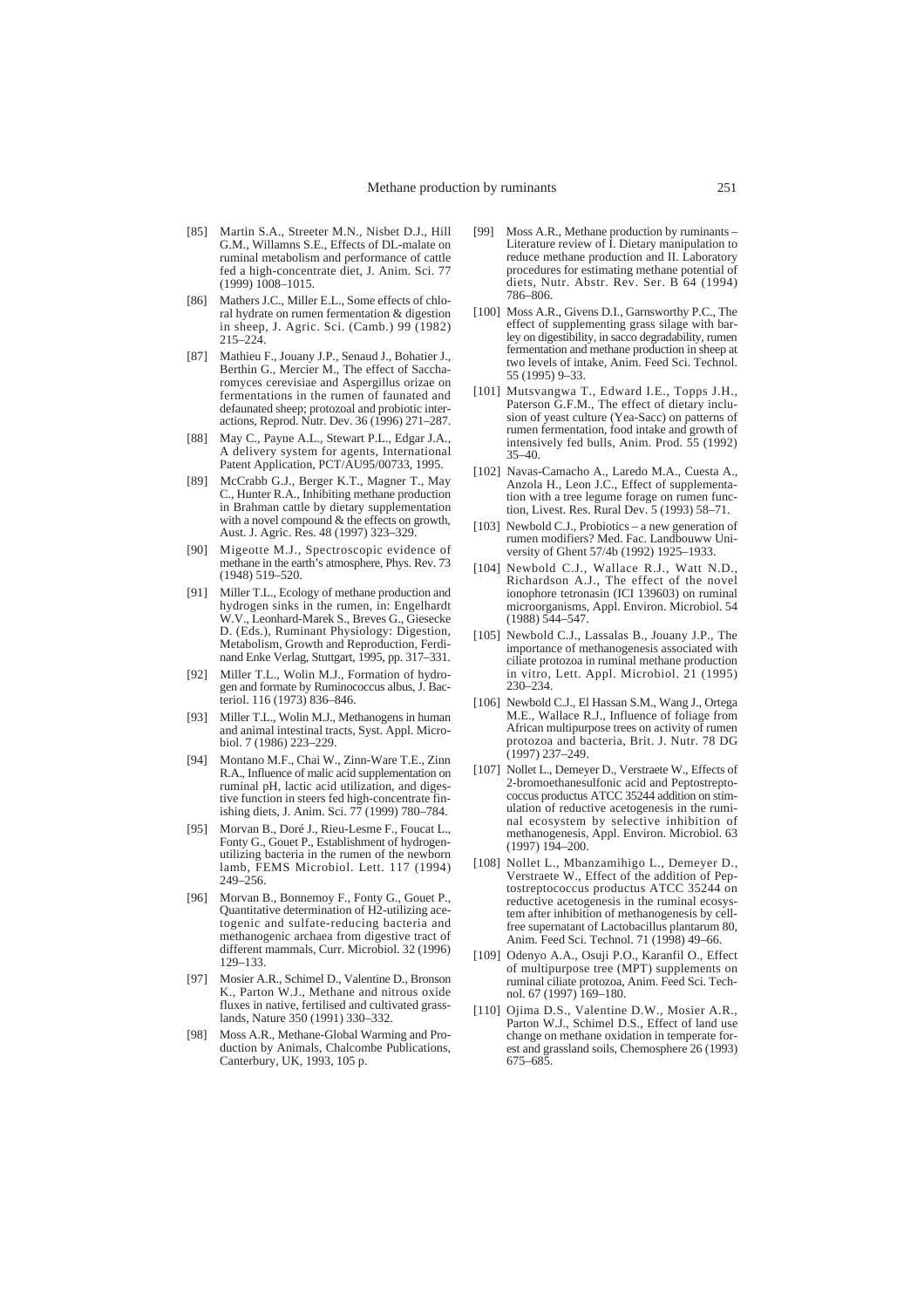- [111] Okine E.K., Mathison G.W., Hardin R.T., Effects of changes in frequency of reticular contractions on fluid and particulate passage rates in cattle, J. Anim. Sci. 67 (1989) 3388–3396.
- [112] Ouda J.O., Newbold C.J., Lopez S., Nelson N., Moss A.R., Wallace R.J., Omed H., The effect of acrylate and fumarate on fermentation and methane production in the rumen simulating fermentor (Rusitec), Proceedings of the British Society of Anim. Sci. 1999, 36 p.
- [113] Owens F.N., Goetsch A.L., Digesta passage and microbial protein synthesis, in: Milligan L.P., Grovum W.L., Dobson A. (Eds.), Control of Digestion and Metabolism in Ruminants, Prentice Hall, Englewood Cliffs, New Jersey, USA, 1986, pp. 196–226.
- [114] Prins R.A., Action of chloral hydrate on rumen microorganisms in vitro, J. Dairy Sci. 48 (1965) 991–993.
- [115] Prins R.A., Lankhorst A., Synthesis of acetate from CO2 in the caecum of some rodents, FEMS Microbiol. Lett. 1 (1977) 255–258.
- [116] Prins R.A., Van Nevel C.J., Demeyer D.I., Pure culture studies of inhibitors for methanogenic bacteria, Ant Van Leeuwen 38 (1972) 281–287.
- [117] Quaghebaur D., Oyaert W., Effect of chloral hydrate and related compounds on the activity of several enzymes in extracts of rumen microorganisms, Zentrabl. Veterinaer. Med. 18 (1971) 417–427.
- [118] Richardson L.F., Raun A.P., Potter E.L., Cooley C.O., Rathmacher R.P., Effect of monensin on rumen fermentation in vitro and in vivo, J. Anim. Sci. 43 (1976) 657–664.
- [119] Rodhe H., A comparison of the contribution of various gases to the greenhouse effect, Science 248 (1990) 1217–1219.
- [120] Rogers M., Jouany J.P., Thivend P., Fontenot J.P., The effects of short term and long term monensin supplementation and its subsequent withdrawal on digestion in sheep, Anim. Feed Sci. Technol. 65 (1997) 113–127.
- [121] Rouviere P.E., Wolfe R.S., Novel biochemistry of methanogenesis, J. Biol. Chem. 263 (1988) 7913–7916.
- [122] Rumpler W.V., Johnson D.E., Bates D.B., The effect of high dietary cation concentrations on methanogenesis by steers fed with or without ionophores, J. Anim. Sci. 62 (1986) 1737–1741.
- [123] Russell J.B., The importance of pH in the regulation of ruminal acetate to propionate ratio and methane production in vitro, J. Dairy Sci. 81 (1998) 3222–3230.
- [124] Sauer F.D., Teather R.M., Changes in oxidation-reduction potentials and volatile fatty acid production by rumen bacteria when methane synthesis is inhibited, J. Dairy Sci. 70 (1987) 1835–1840.
- [125] Sawyer M.S., Hoover W.H., Sniffen C.J., Effects of a ruminal methane inhibitor on growth and energy metabolism in the ovine, J. Anim. Sci. 38 (1974) 908-914.
- [126] Scharffe D., Hao W.M., Donoso L., Crutzen P.J., Sanhueza E., Soil fluxes and atmospheric concentrations of CO and CH4 in the northern part of the Guayana Shield, Venezuela, J. Geophys. Res. 95 (1990) 22475–22480.
- [127] Shu Q., Gill H.S., Hennessy D.W., Leng R.A., Bird S.H., Rowe J.B., Immunisation against lactic acidosis in cattle, Res. Vet. Sci. 67 (1999) 65–71.
- [128] Sparling R., Daniels L., The specificity of growth inhibition of methanogenic bacteria by bromoethanesulfonate, Can. J. Microbiol. 33 (1987) 1132–1136.
- [129] Steele L.P., Dlugokencky E.J., Lang P.M., Tans P.P., Martin R.C., Masarie K.A., Slowing down of the global accumulation of atmospheric methane during the 1980s, Nature 358 (1992) 313–316.
- [130] Steudler P.A., Bowden R.D., Melillo J.M., Aber J.D., Influence of nitrogen fertilisation on methane uptake in temperate soils, Nature 341 (1989) 314-316.
- [131] Stewart C.S., Bryant M.P., The rumen bacteria, in: Hobson P.N. (Ed.), The Rumen Microbial Ecosystem, Elsevier Applied Science, New York, 1988, pp. 21–75.
- [132] Stock P.K., McCleskey C.S., Morphology, physiology of Methamonas methanooxidans, J. Bacteriol. 88 (1964) 1071–1077.
- [133] Stumm C.K., Gitzen H.J., Vogels G.D., Association of methanogenic bacteria with ovine rumen ciliates, Brit. J. Nutr. 48 (1982) 417–431.
- [134] Sundstøl F., Methods for treatment of low-quality rouhages, in: Kategile J.A., Sundstøl F. (Eds.), Utilization of low-quality roughages in Africa, Agric. University of Norway, As-NLH, Norway, 1981, pp. 61–80.
- [135] Teferedegne B., McIntosh F., Osuji P.O., Odenyo A., Wallace R.J., Newbold C.J., Influence of foliage from different accessions of the sub-tropical leguminous tree, Sesbania sesban, on ruminal protozoa in Ethiopia and Scottish sheep, Anim. Feed Sci. Technol. 78 (1999) 11–20.
- [136] Thalib A., Widiawati Y., Hamid H., Suherman D., Sabrani M., The effect of saponins from Spinadus rarak fruit on rumen microbes and host animal growth, Ann. Zootech. 44 (1995) 161.
- [137] Trei J.E., Parish R.C., Singh Y.K., Scott G.C., Effect of methane inhibitors on rumen metabolism and feedlot performance of sheep, J. Dairy Sci. 54 (1972) 536–540.
- [138] Trei J.E., Scott G.C., Parish R.C., Influence of methane inhibition on energetic efficiency of lambs, J. Anim. Sci. 34 (1972) 510–515.